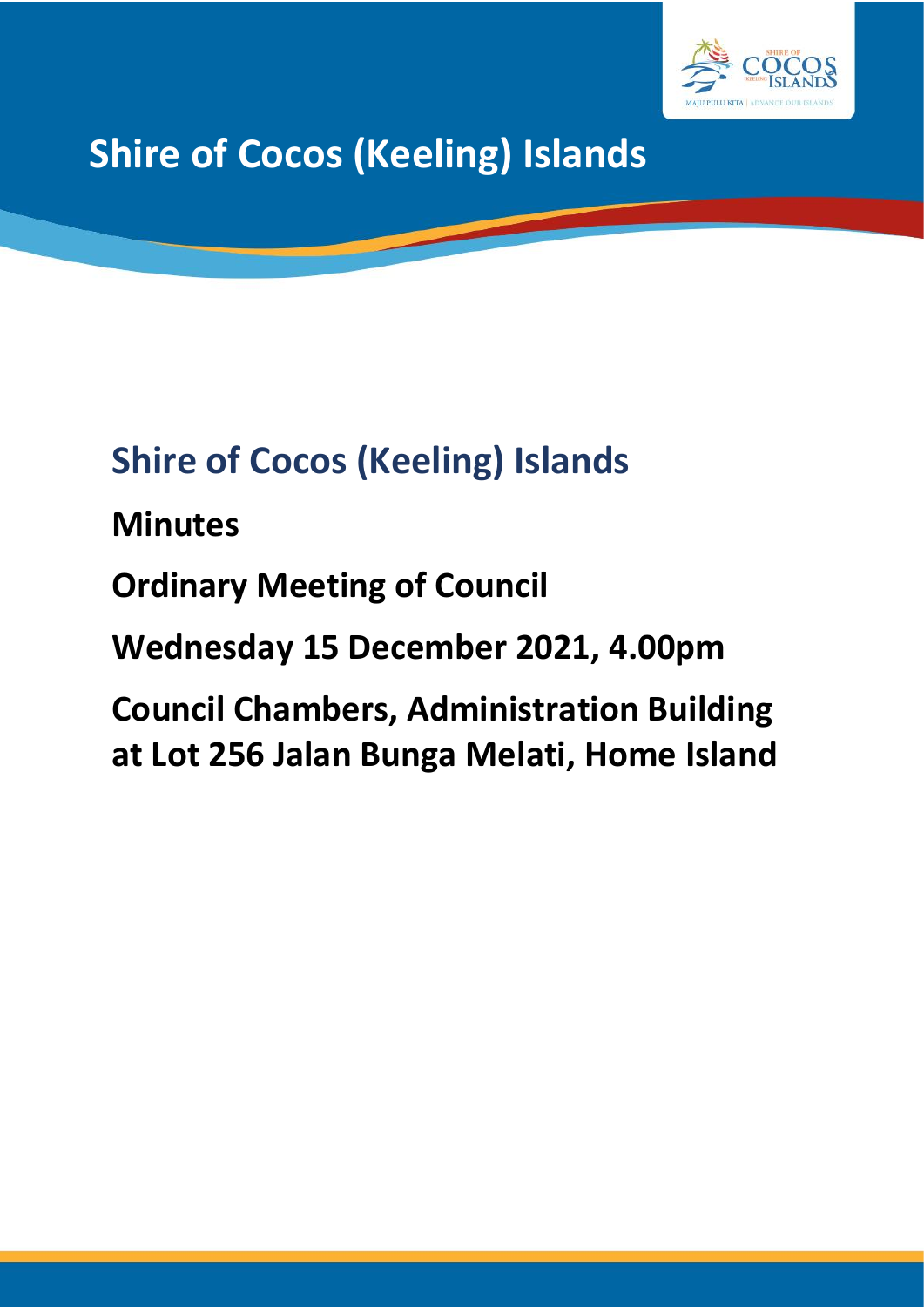

# **Disclaimer**

Members of the public should note that in any discussion regarding any planning or other application that any statement or intimation of approval made by any member or officer of the Shire during the course of any meeting is not intended to be and is not to be taken as notice of approval from the Shire. No action should be taken on any item discussed at a Council meeting prior to written advice on the resolution of the Council being received. Any plans or documents contained in this document may be subject to copyright law provisions (Copyright Act 1968, as amended) and the express permission of the copyright owner(s) should be sought prior to the reproduction.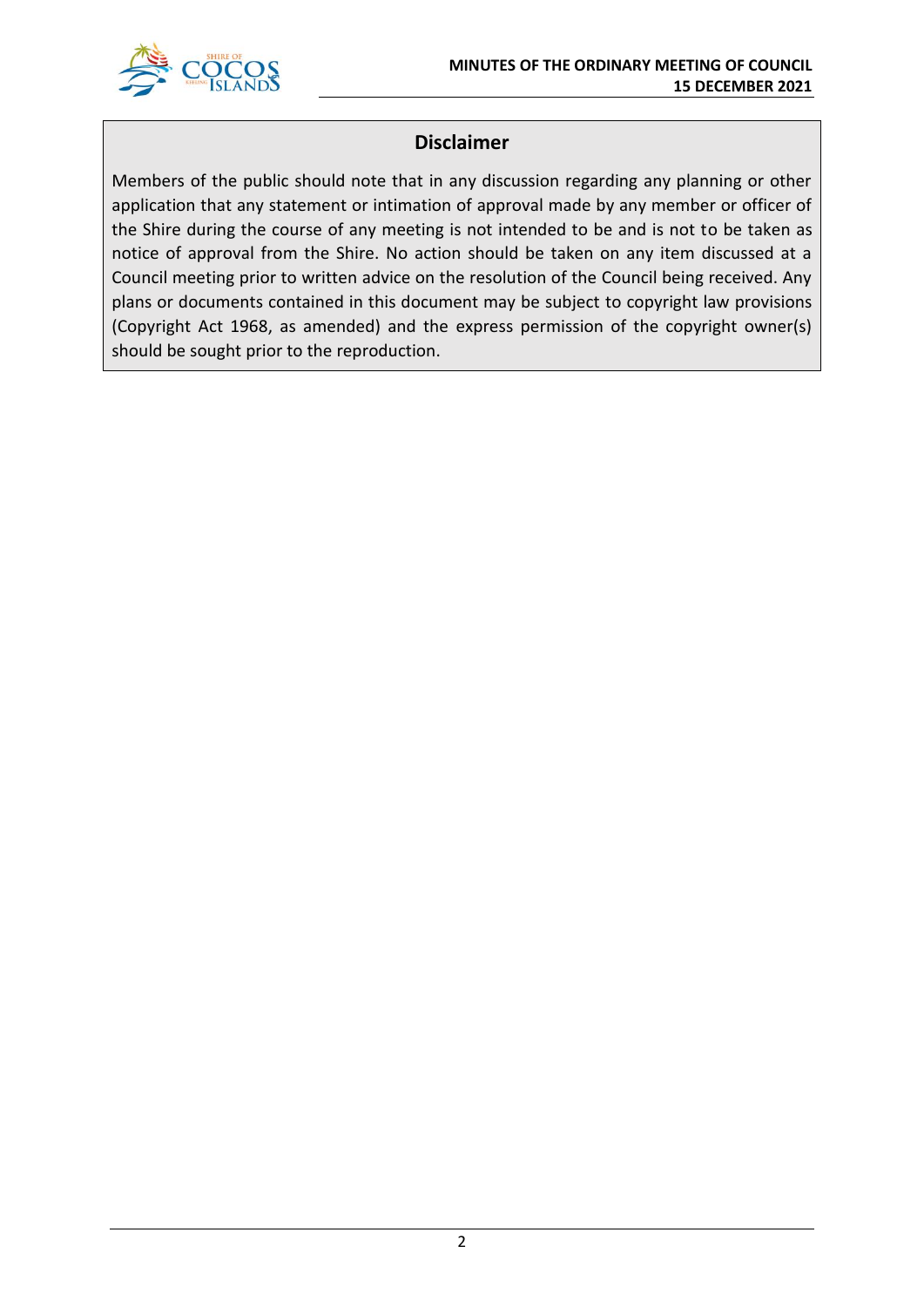

# **OUR VALUES**

**Service**

Provide the best service we can.

We serve the community and each other.

## **Accountability**

We take responsibility for our own actions.

We do what we say we will do.

Mistakes are an opportunity to learn.

## **Support**

We support our team and our community.

Look for opportunities to help each other.

#### **Respect**

We respect and value others.

Our interactions are always respectful towards others.

# **Integrity**

We will be honest and transparent with all our dealings.

Maintain confidentiality.

Trust each other.

# **Achievement**

Being proactive and enabling the outcomes.

Be creative and think outside the square.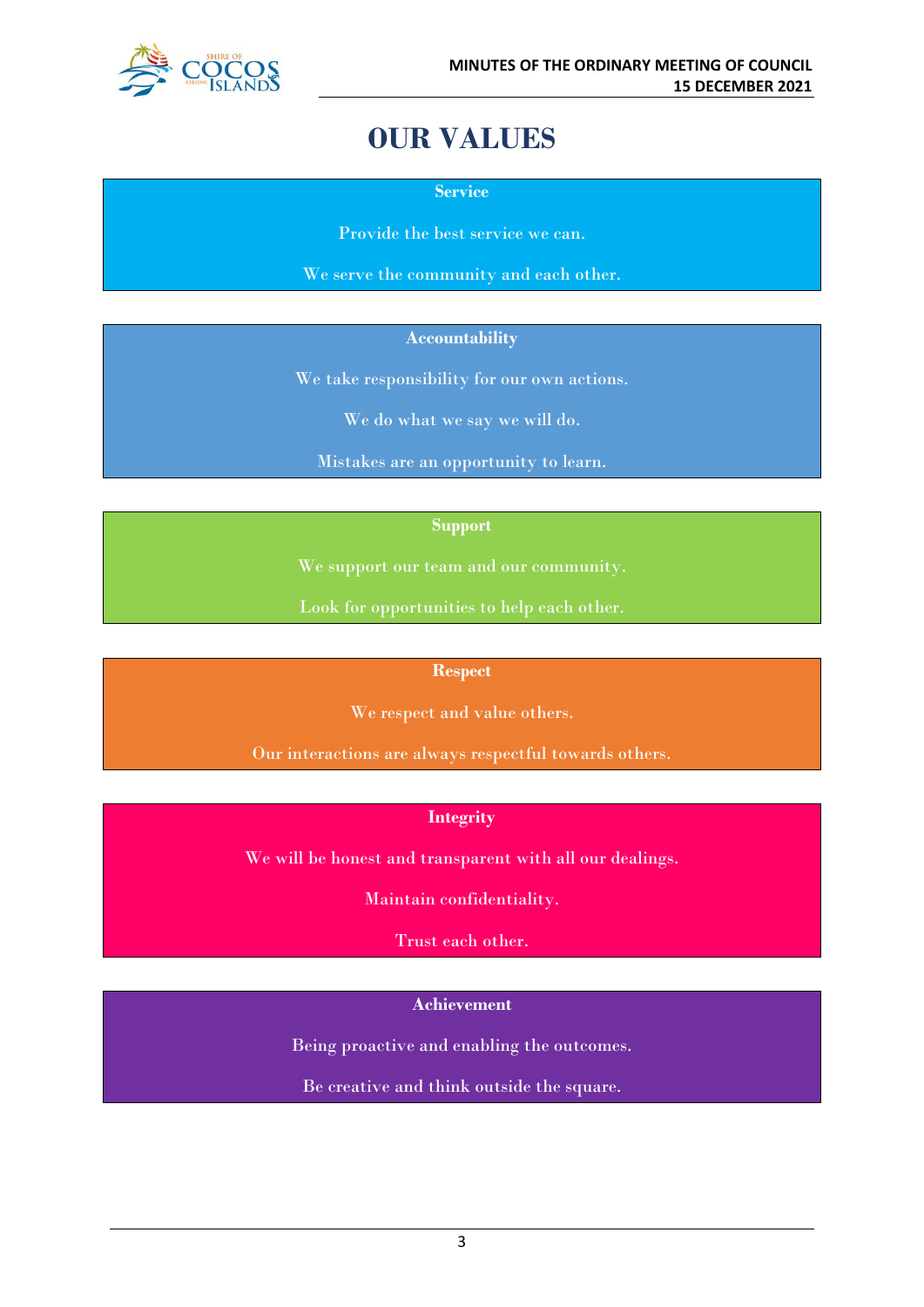

# **TABLE OF CONTENTS**

| <b>ITEM</b>             | <b>SUBJECT</b>                                                                                                                                | <b>PAGE</b> |
|-------------------------|-----------------------------------------------------------------------------------------------------------------------------------------------|-------------|
| $\mathbf{1}$            | <b>OPENING/ANNOUNCEMENTS OF VISITORS</b>                                                                                                      | 6           |
| $\overline{2}$          | ATTENDANCE/APOLOGIES/LEAVE OF ABSENCE (PREVIOUSLY<br><b>APPROVED)</b>                                                                         | 6           |
| $\overline{\mathbf{3}}$ | <b>RESPONSE TO PREVIOUS PUBLIC QUESTIONS TAKEN ON NOTICE</b>                                                                                  | 6           |
| 4                       | <b>PUBLIC QUESTION TIME</b>                                                                                                                   | 6           |
| 5                       | <b>LEAVE OF ABSENCE</b>                                                                                                                       | 8           |
| 5.1                     | LEAVE OF ABSENCE (PREVIOUSLY APPROVED)                                                                                                        | 8           |
| 5.2                     | APPLICATION FOR LEAVE OF ABSENCE                                                                                                              | 8           |
| 6                       | PETITIONS/DEPUTATIONS/PRESENTATIONS                                                                                                           | 9           |
| $\overline{7}$          | <b>CONFIRMATION OF MINUTES OF PREVIOUS MEETINGS</b>                                                                                           | 9           |
| 7.1                     | ORDINARY COUNCIL MEETING HELD ON 24 NOVEMBER 2021                                                                                             | 9           |
| 8                       | <b>ANNOUNCEMENTS BY THE PRESIDING MEMBER AND COUNCILLORS</b>                                                                                  | 9           |
| 9                       | <b>DECLARATION OF INTERESTS</b>                                                                                                               | 9           |
| 10                      | <b>REPORT AND RECOMMENDATIONS FROM COMMITEES</b>                                                                                              | 10          |
|                         | <b>REPORTS OF OFFICERS</b>                                                                                                                    |             |
| 10.1                    | <b>FINANCE</b>                                                                                                                                |             |
| 10.1.1                  | <b>MONTHLY FINANCIAL REPORT - NOVEMBER 2021</b>                                                                                               | 10          |
| 10.1.2                  | SCHEDULE OF ACCOUNTS PAID FOR THE PERIOD 1 NOVEMBER 2021 TO<br><b>31 NOVEMBER 2021</b>                                                        | 14          |
| 10.2                    | <b>LEASES</b>                                                                                                                                 |             |
| <b>NIL</b>              |                                                                                                                                               | 18          |
| 10.3                    | <b>PLANNING/BUILDING</b>                                                                                                                      |             |
| 10.3.1                  | CONDITION OF DEVELOPMENT APPROVAL - REQUEST FOR EXTENSION -<br>PART LOT 100 - WEST ISLAND (RED CLAW)                                          | 18          |
| 10.4                    | <b>ADMINISTRATION</b>                                                                                                                         |             |
| 10.4.1                  | PERMISSION TO IMPORT VEHICLE TO HOME ISLAND                                                                                                   | 25          |
| 10.4.2                  | APPOINTMENT OF A SHIRE NOMINATED COMMUNITY REPRESENTATIVE<br>TO PULU KEELING NATIONAL PARK COMMUNITY MANAGEMENT<br><b>COMMITTEE (PKNPCMC)</b> | 28          |
| 10.4.3                  | APPOINTMENT OF AN EXTERNAL MEMBER TO THE AUDIT AND<br><b>GOVERNANCE COMMITTEE</b>                                                             | 32          |
| 11                      | <b>MINUTES TO BE RECEIVED</b>                                                                                                                 | 36          |
| 12                      | <b>ELECTED MEMBERS MOTIONS OF WHICH PREVIOUS NOTICE HAS BEEN</b><br><b>GIVEN</b>                                                              | 36          |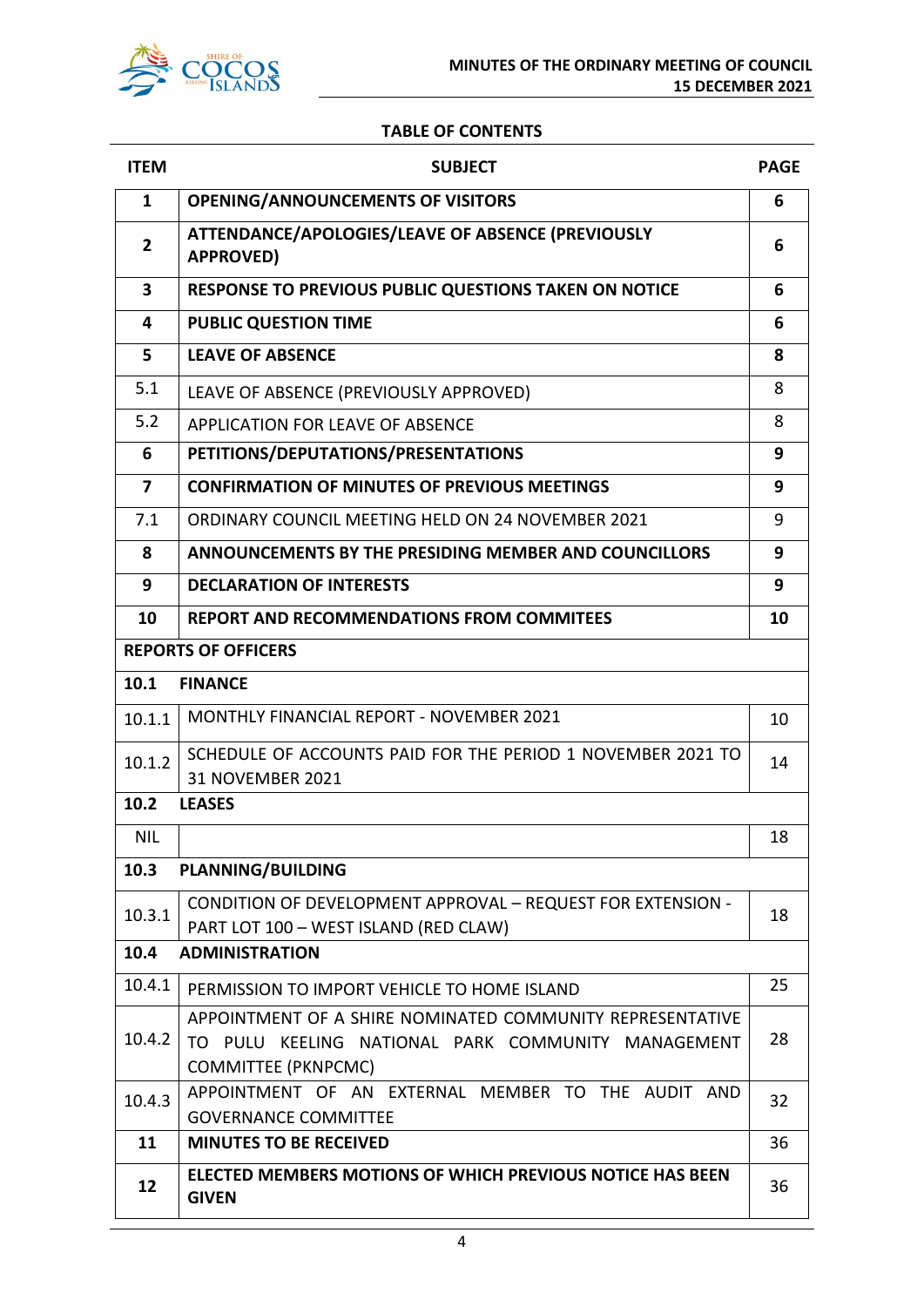

| 13         | <b>MOTIONS WITHOUT NOTICE WITH LEAVE OF COUNCIL</b>        | 36 |
|------------|------------------------------------------------------------|----|
| 14         | <b>MATTERS BEHIND CLOSED DOORS</b>                         | 36 |
| 15         | <b>MATTERS RELATING TO THE LAND TRUSTS</b>                 | 36 |
| 15.1       | <b>TRUSTS ADMINISTRATION</b>                               | 38 |
| NIL.       |                                                            | 38 |
| 15.2       | <b>TRUSTS LEASES</b>                                       | 38 |
| <b>NIL</b> |                                                            | 38 |
| 15.3       | <b>TRUSTS FINANCE</b>                                      | 38 |
| <b>NIL</b> |                                                            | 38 |
| 16         | NEW BUSINESS OF AN URGENT NATURE INTRODUCED BY DECISION OF | 38 |
|            | <b>MEETING (LATE ITEM)</b>                                 |    |
| 17         | <b>CLOSURE</b>                                             | 38 |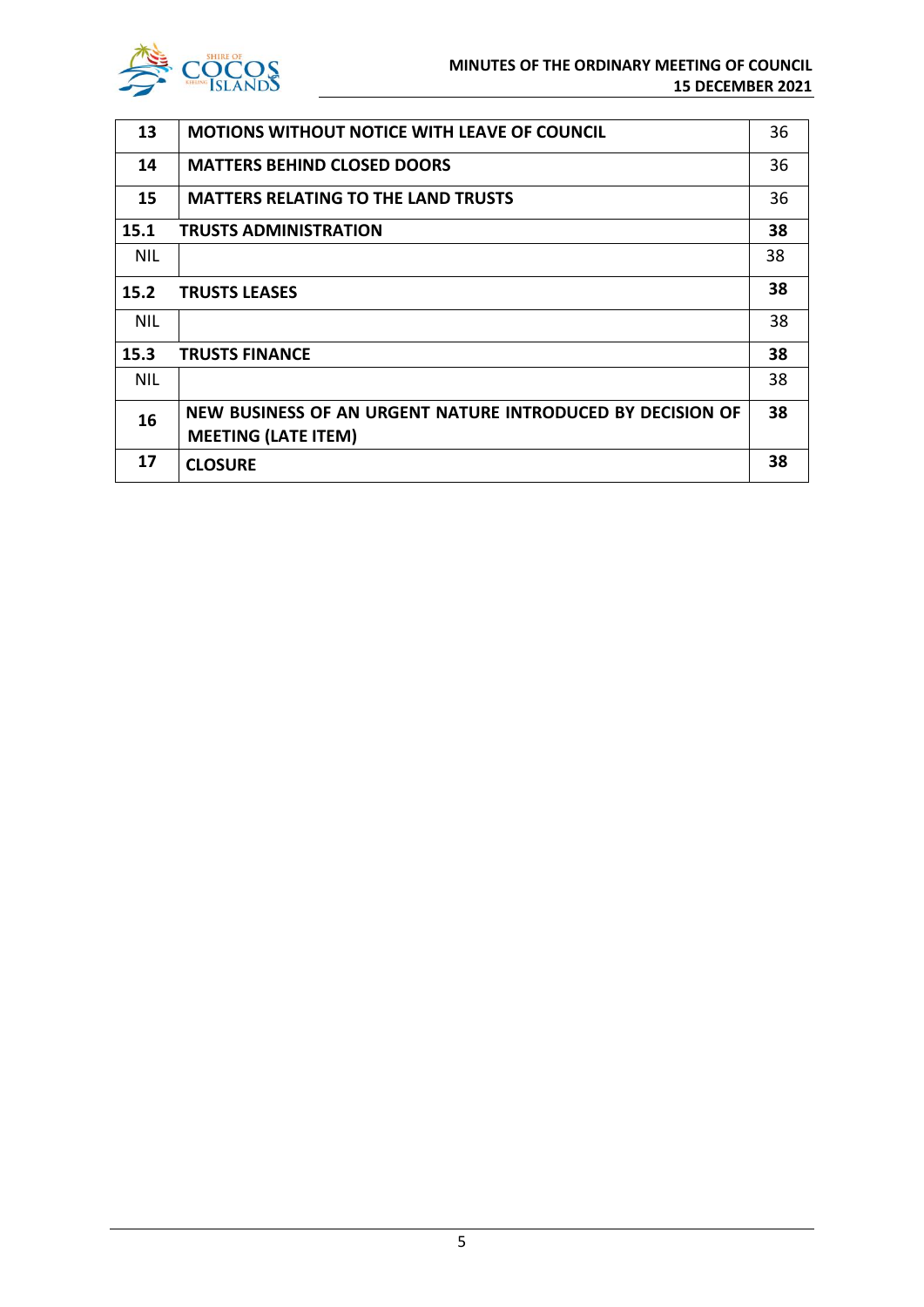

# **1. OPENING/ANNOUNCEMENTS OF VISITORS**

The Presiding member declare the meeting opened at 4.02pm and welcome Councillors, Staff, and members of the public to the meeting.

# **2. ATTENDANCE/APOLOGIES/LEAVE OF ABSENCE**

| <b>Shire President:</b>           | Cr A Minkom                                                                                                                                                                                                |  |
|-----------------------------------|------------------------------------------------------------------------------------------------------------------------------------------------------------------------------------------------------------|--|
| Deputy President: Cr S Iku        |                                                                                                                                                                                                            |  |
| <b>Councillors:</b>               | Cr M Hamiril (arrived at 4:20pm)<br>Cr T Lacy<br>Cr H Liu<br>Cr J Young                                                                                                                                    |  |
| Officers:                         | K Small, Chief Executive Officer<br>V Lauritsen, Manager Finance and Corporate Services<br>M Faulkner, Manager Infrastructure<br>I Macrae, Governance & Risk Coordinator<br>A Alim, Administration Officer |  |
| <b>Public:</b>                    | 4                                                                                                                                                                                                          |  |
| <b>Visitors:</b>                  | Nil                                                                                                                                                                                                        |  |
| <b>Apologies:</b>                 | Cr J Ibram                                                                                                                                                                                                 |  |
| <b>Approved Leave of Absence:</b> | Nil                                                                                                                                                                                                        |  |

# **3. RESPONSE TO PREVIOUS PUBLIC QUESTIONS TAKEN ON NOTICE**

Nil

# **4. PUBLIC QUESTION TIME**

In accordance with section 5.24(1) (a) of the Local Government Act 1995, time is allocated for questions to be raised by members of the public, as follows:

(1) The minimum time to be allocated for the asking of and responding to questions raised by members of the public at ordinary meetings of councils and meetings referred to in regulation 5 is 15 minutes.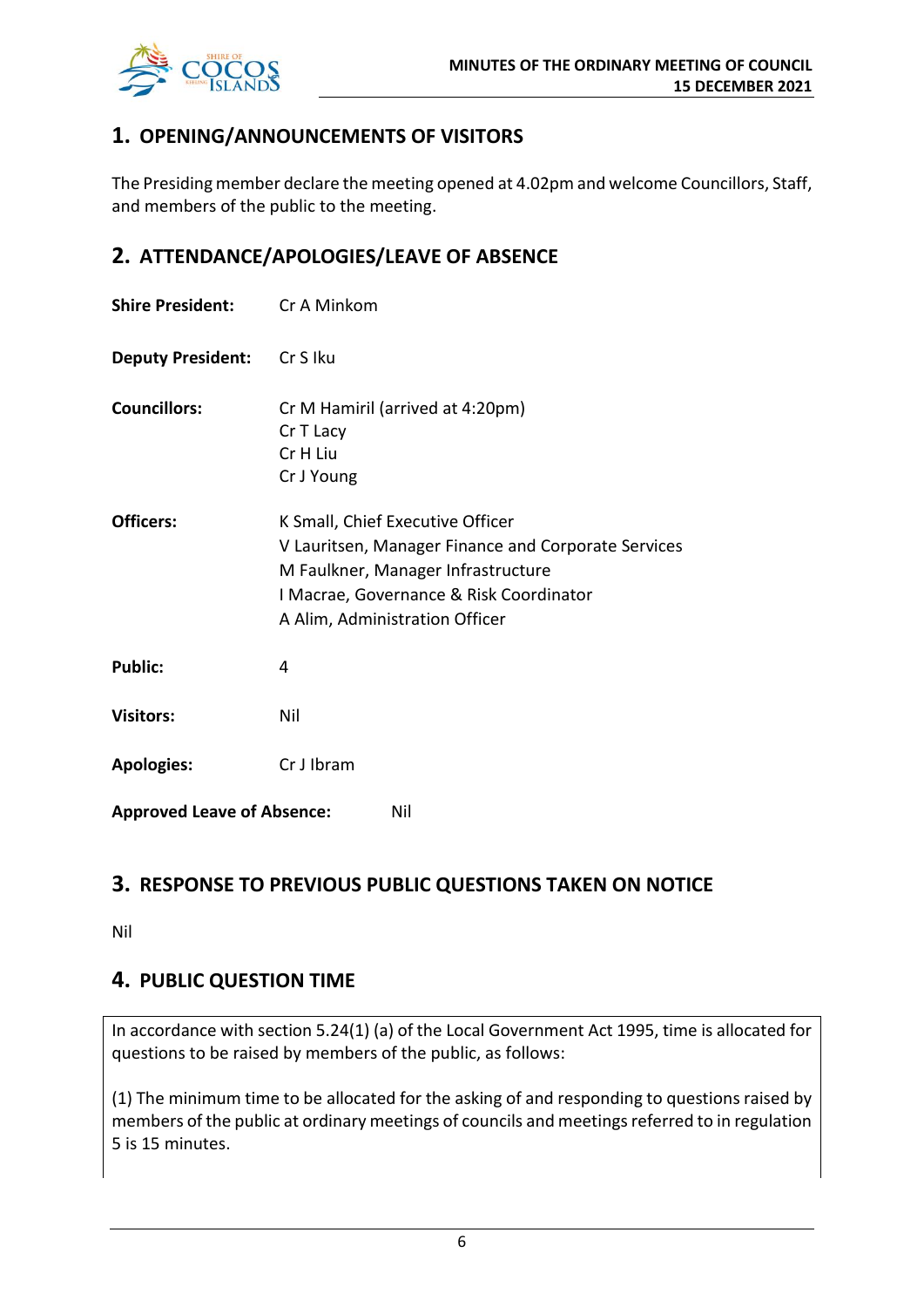

(2) Once all the questions raised by members of the public have been asked and responded to at a meeting referred to in sub regulation (1), nothing in these regulations prevents the unused part of the minimum question time period from being used for other matters.

Pursuant to regulation 7(4) (a) of the Local Government (Administration) Regulations 1996, questions from the public must relate to a matter affecting the local government.

In accordance with section 5.25 (1) (f) of the Local Government Act 1995 and the Local Government (Administration) Regulations 1996 regulation 11(e) a summary of each question raised by members of the public at the meeting and a summary of the response to the question will be included in the minutes of the meeting.

Where a question is taken on notice at the meeting, a summary of the response to the question will be included in the agenda for the following Council meeting.

Mr Jeff Welch 30 Airforce Road West Island

# **Question 1:**

**Was the Council aware that large amounts (several Ute loads) of plastic materials were being openly burnt at the West Island transfer station (rubbish dump) with smoke and fumes blowing downwind along Sydney Highway and hence exposing road users to the smoke and fumes?** *(Please note that this is not intended to be derogatory to the persons who collected the plastics. It is the lack of fore planning for the safe and proper disposal by the Shire that should be questioned.)*

# **Answer 1:**

The Council was made aware that the burning occurred and is investigating the source of the fire. Processes are being reviewed to prevent any unauthorised burning of waste.

# **Question 2:**

**Would it not be better to either store recyclable materials such as plastic for future recovery or at least when it can be safely disposed of by high temperature burning? (***The burning of plastics releasestoxic gases like dioxins, furans, mercury and polychlorinated biphenyls (better known as BCPs) into the atmosphere, and poses a threat to vegetation, and human and animal health. Burning plastic also releases black carbon (soot), which contributes to climate change and air pollution).*

# **Answer 2:**

The Shire is currently reviewing its Waste Management Strategy and is considering all options. The ability to store potentially recyclable materials without having yet identified a solution to reuse or dispose is not recommended. The Shire is also aware that a regional waste management strategy is being considered and will work with the relevant partner agencies to identify the best achievable waste management solutions for the future of the islands.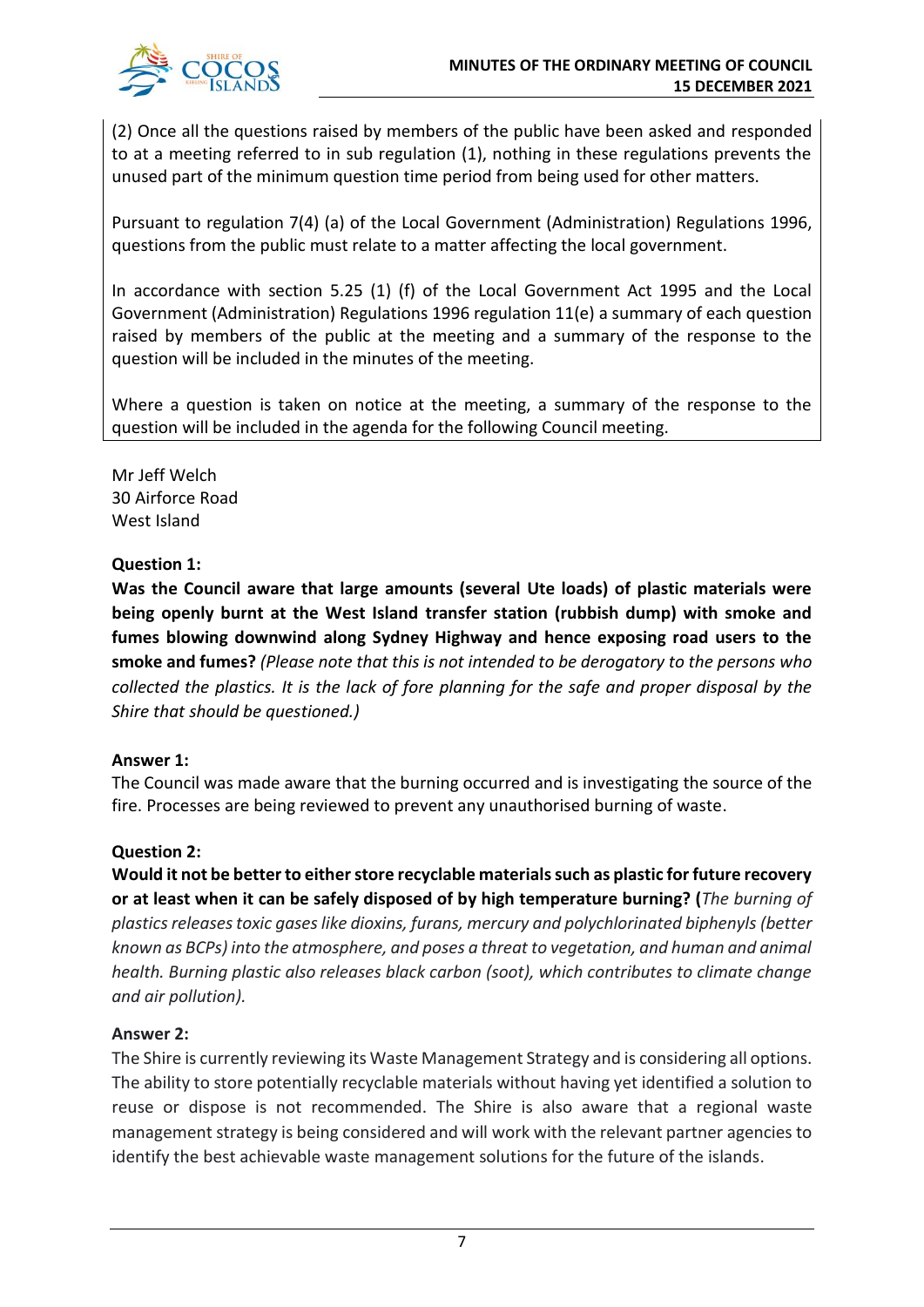

# **Question 3:**

At present accumulated waste, including plastics, aerosol cans and chemically treated timbers, is openly burnt at the West Island transfer station on an apparently ad hoc, unscheduled basis with users of the adjacent 'green waste' area potentially being exposed to smoke and fumes. I believe the ashes are disposed of into the lagoon. Also, users of the transfer station (including unescorted children) can access the fire directly with no safety provisions to prevent entry to the burning area or to preclude persons from the area post burning (hot embers). There are also no safety provisions to prevent the spread of fire or contain embers or exploding containers. I believe that circa 2010, open burning of waste was done by the Shire on a Tuesday afternoon with the tip being closed to the public. (not sure about keeping children out). **Can the Council look at managing the burning of waste in a more professional, environmentally friendly, and safer manner?** *(Refer also to the Third Schedule of the Cocos Islands Trust Deed, 18 Sept 1984.)*

## **Answer 3:**

The Manager of Infrastructure is reviewing all waste management processes and practices with the intention to improve outcomes.

## **Question 4:**

#### **How soon would we be likely to see some changes?**

#### **Answer 4:**

Depending on what is identified, some solutions may be able to be achieved in a short time frame, however some of the options may result in a change to a level or service or require budget considerations of which Council would need time to consider and determine.

# **5. LEAVE OF ABSENCE**

The Local Government Act 1995 (Section 2.25) provides that a Council may, by resolution, grant leave of absence to a member for Ordinary Council Meetings. A member who is absent, without first obtaining leave of the Council, throughout three consecutive Ordinary meetings of the Council is disqualified from continuing his or her membership of the Council. Disqualification from membership of the Council for failure to attend Ordinary Meetings of the Council will be avoided so long as the Council grants leave prior to the member being absent. The leave cannot be granted retrospectively. An apology for non-attendance at a meeting is not an application for leave of absence.

# **5.1 LEAVE OF ABSENCE (PREVIOUSLY APPROVED)**

| <b>Councillor</b> | Date of Leave | <b>Approved by Council</b> |
|-------------------|---------------|----------------------------|
| <b>NIL</b>        |               |                            |

# **5.2 APPLICATION FOR LEAVE OF ABSENCE**

Nil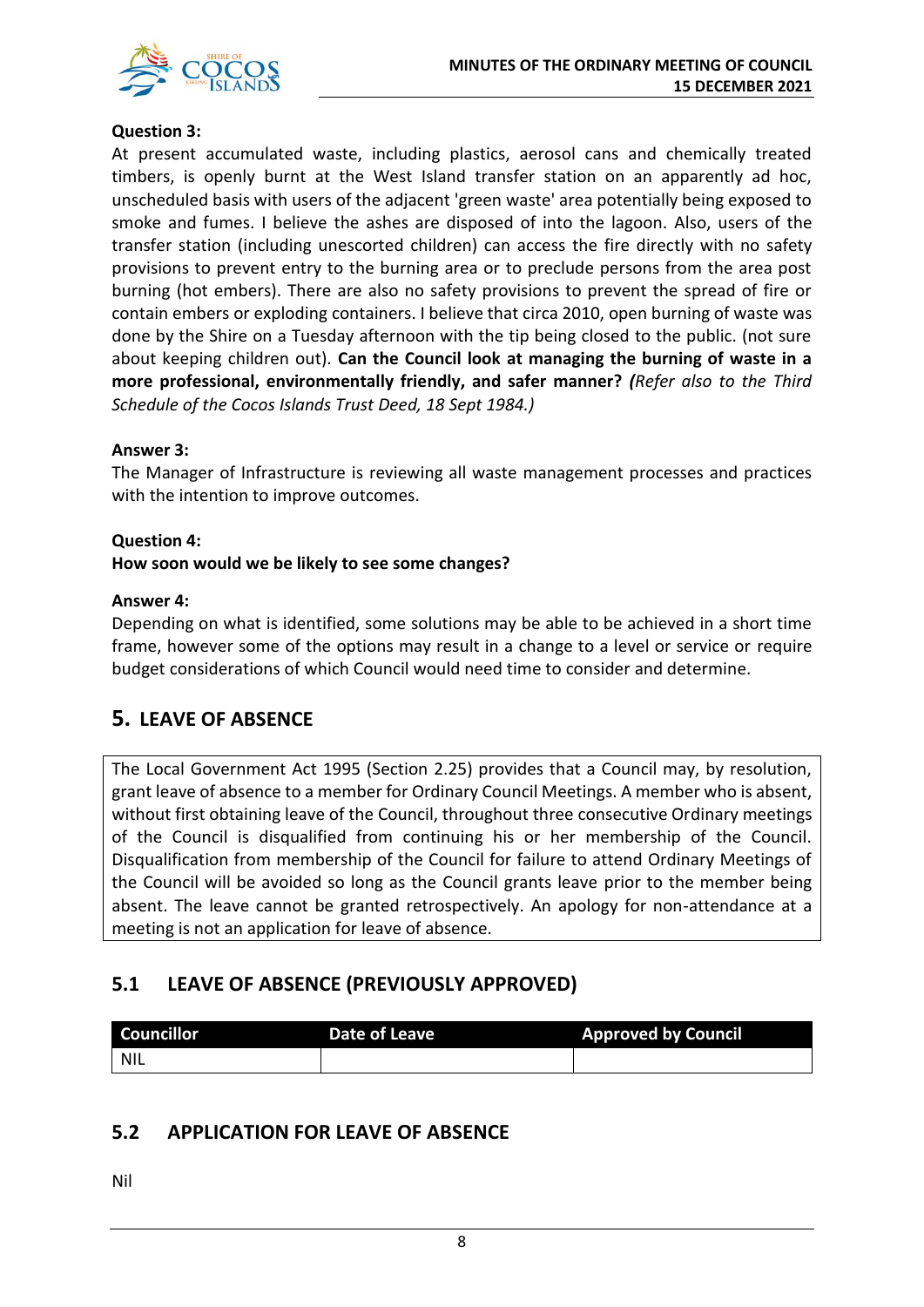

# **6. PETITIONS/DEPUTATIONS/PRESENTATIONS**

Nil

# **7. CONFIRMATION OF MINUTES OF PREVIOUS MEETING(S)**

7.1 Ordinary Council Meeting held on 24 November 2021 - Attachment 7.1

# **OFFICER RECOMMENDATION**

THAT COUNCIL BY SIMPLE MAJORITY, PURSUANT TO SECTIONS 5.22(2) AND 3.18 OF THE *LOCAL GOVERNMENT ACT 1995 (WA) (CKI),* RESOLVES THAT THE MINUTES OF THE ORDINARY COUNCIL MEETING 24 NOVEMBER 2021, AS PRESENTED IN ATTACHMENT 7.1 BE CONFIRMED AS A TRUE AND CORRECT RECORD OF PROCEEDINGS.

## **COUNCIL RESOLUTION**

## **MOVED CR LACY SECONDED CR IKU**

**THAT COUNCIL BY SIMPLE MAJORITY, PURSUANT TO SECTIONS 5.22(2) AND 3.18 OF THE**  *LOCAL GOVERNMENT ACT 1995 (WA) (CKI),* **RESOLVES THAT THE MINUTES OF THE ORDINARY COUNCIL MEETING 24 NOVEMBER 2021, AS PRESENTED IN ATTACHMENT 7.1 BE CONFIRMED AS A TRUE AND CORRECT RECORD OF PROCEEDINGS.**

**THE MOTION WAS PUT AND DECLARED CARRIED (5/0)**

**FOR:** IKU, LACY, LIU, MINKOM, YOUNG **AGAINST:** NIL

# **8. ANNOUNCEMENTS BY THE PRESIDING MEMBER AND COUNCILLORS**

Nil

# **9. DECLARATION OF INTERESTS**

Councillors are to complete a Disclosure of Interest Form for each item they are required to disclose an interest in. The Form should be given to the Presiding Member before the meeting commences. After the meeting, the Form is to be provided to the Governance and Risk Coordinator for inclusion in the Disclosures Register.

| <b>Name</b> | Item No. Interest |              | <b>Nature</b>                             |
|-------------|-------------------|--------------|-------------------------------------------|
| Cr Minkom   | 10.4.2            | Impartiality | Brother to the community representative.  |
| Cr Lacy     | 10.4.2            | Impartiality | Wife is an employee with Parks Australia. |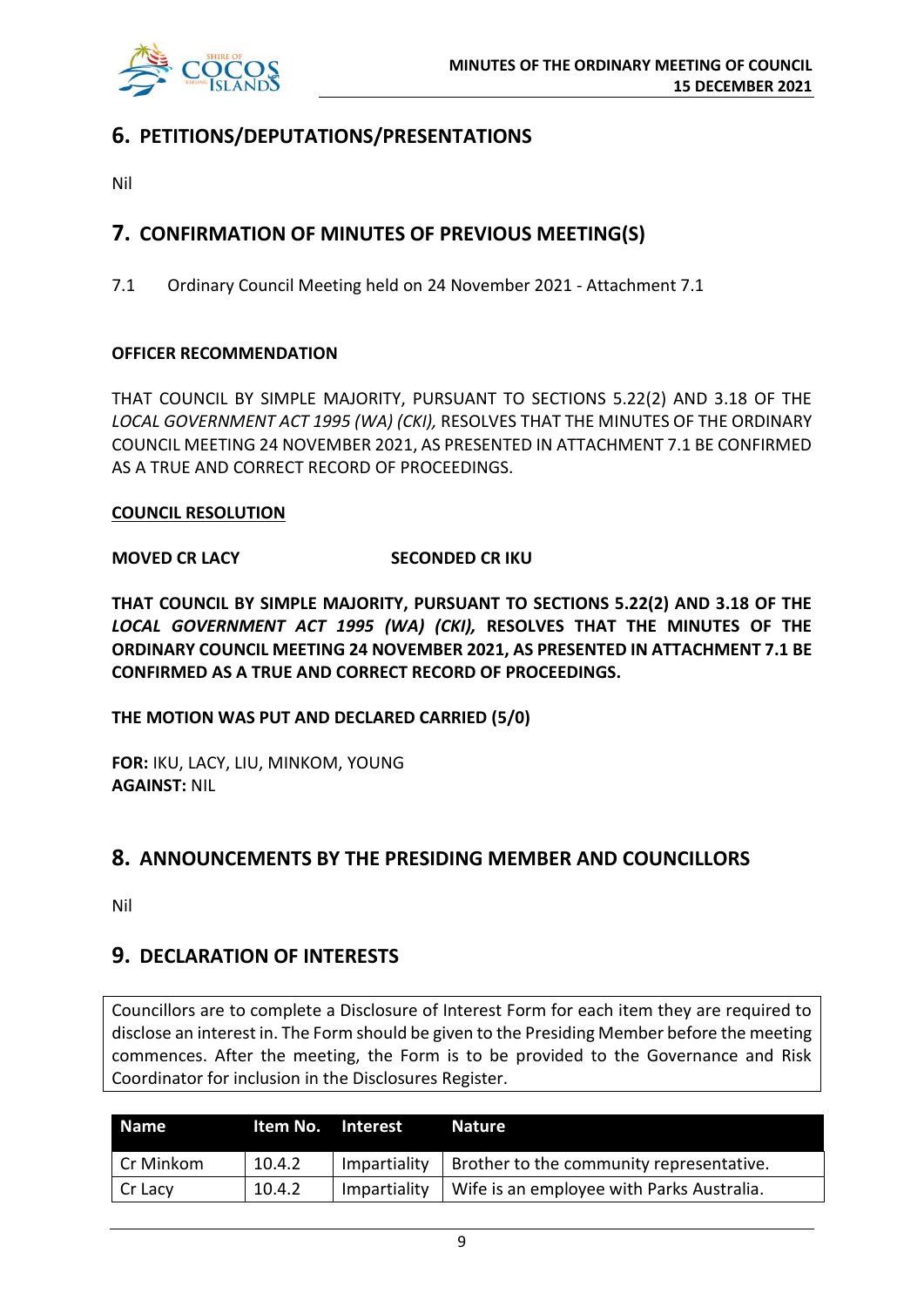

# **10. REPORT AND RECOMMENDATIONS OF COMMITTEE**

# **10.1 FINANCE**

#### **10.1.1 MONTHLY FINANCIAL REPORT - NOVEMBER 2021**

#### **Report Information**

| 15 December 2021                                    |
|-----------------------------------------------------|
| Not Applicable                                      |
| Not Applicable                                      |
|                                                     |
| Disclosure of Interest:                             |
| <b>Chief Executive Officer</b>                      |
| Shire Wide                                          |
| 10.1.1.1 - Monthly Financial Report - November 2021 |
|                                                     |

#### **Authority / Discretion**

#### **Definition**

|   | Advocacy       | When Council advocates on its own behalf or on behalf of its<br>community to another level of government/body/agency.                                                                                                                                                                                                                                        |
|---|----------------|--------------------------------------------------------------------------------------------------------------------------------------------------------------------------------------------------------------------------------------------------------------------------------------------------------------------------------------------------------------|
| ⊠ | Executive      | The substantial direction setting and oversight role of the<br>Council. E.g. adopting plans and reports, accepting tenders,<br>directing operations, setting and amending budgets.                                                                                                                                                                           |
|   | Legislative    | Includes adopting local laws, town planning schemes and<br>policies. Review when Council reviews decisions made by<br>officers.                                                                                                                                                                                                                              |
|   | Quasi-Judicial | When Council determines an application / matter that directly<br>affects a person's right and interest. The judicial character arises<br>from the obligations to abide by the principles of natural justice.<br>Examples of Quasi-Judicial authority include town planning<br>applications, building licenses, applications for other permits /<br>licenses. |
|   | Information    | Includes items provides to Council for information purposes only<br>that do not require a decision of Council (i.e. $-$ for noting).                                                                                                                                                                                                                         |

#### **Report Purpose**

The purpose of this report is to provide a monthly financial report for November 2021, which includes rating, investment, reserve, debtor, and general financial information to Elected Members in accordance with Section 6.4 of the *Local Government Act 1995 (WA) (CKI)*.

#### **Relevant Documents**

Available for viewing at the meeting.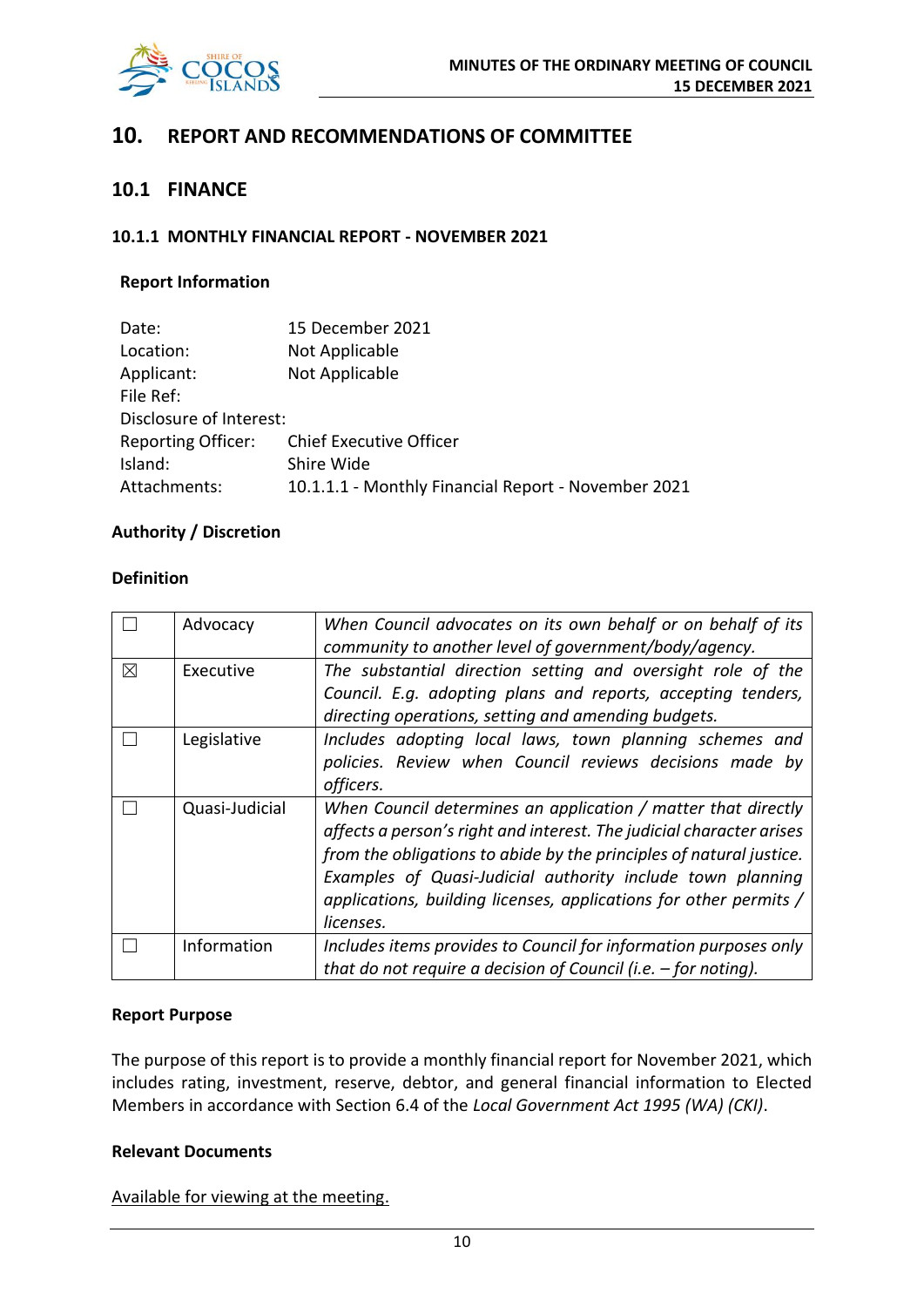

Nil

# **Background**

The reporting of monthly financial information is a requirement under section 6.4 of the *Local Government Act 1995 (WA) (CKI)*, and Regulation 34 of the *Local Government (Financial Management) Regulations 1996* and provides oversight of the Shire's finances to Council.

# **Comment**

The period of review is November 2021. The current closing municipal surplus for this period is \$1,243,175 compared to a budget position of \$419,759. This is considered a satisfactory result for the Shire as it is maintaining a healthy surplus position.

Income for the November 2021 period year to date is \$3,470,998 which is made up \$3,410,998 in operating revenues and \$60,000 in non-operating grants, contributions, and subsidies. The budget estimated \$3,246,533 would be received for the same period. The variance to budget is \$224,465.

Expenditure for the November 2021 period year to date is \$3,582,794. This is made up of \$3,023,446 in operating expenditure and \$559,347 in capital expenditure. The budget estimated \$4,276,477 would be spent for the same period. The variance to budget is \$693,683.

Details of all significant variances against the current budget are provided in the notes to the Monthly Financial Report contained within Attachment 10.1.1.1.

# **Policy and Legislative Implications**

Regulation 34 of the *Local Government (Financial Management) Regulations 1996* requires all Local Governments to prepare each month a Statement of Financial Activity reporting on the revenue and expenditure for the month.

Financial Management Regulation 34 also requires this statement to be accompanied by:

- a. An explanation of the composition of the net current assets, less committal assets and restricted assets;
- b. An explanation of material variances; and
- c. Such supporting information that is relevant to the Local Government

## **Strategic Implications**

Nil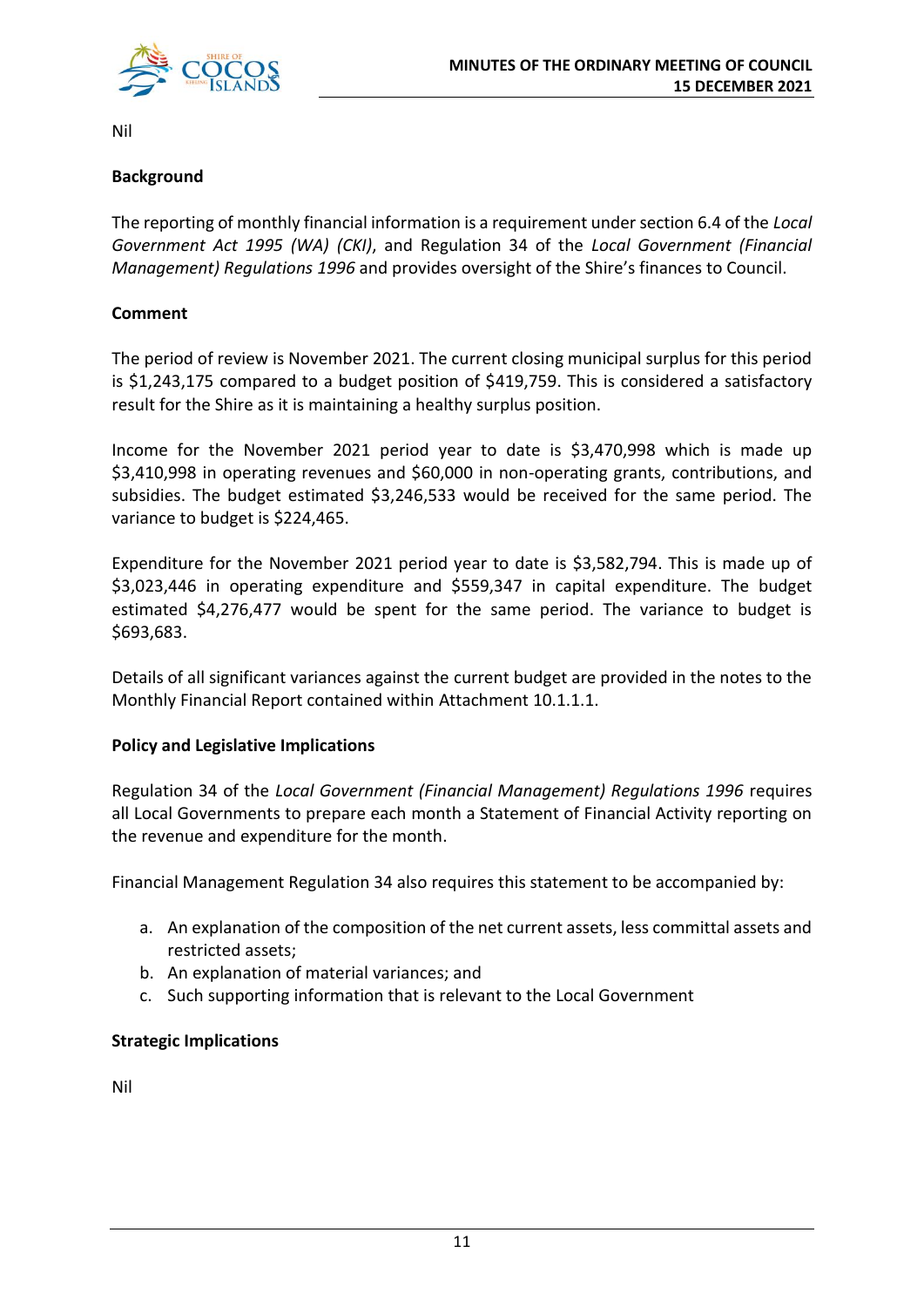

## **Risk Implications**

| <b>Risk Category</b> | <b>Description</b>                                                                                                   | <b>Rating (consequence x</b><br>likelihood) | <b>Mitigation Action</b>                                                                                       |
|----------------------|----------------------------------------------------------------------------------------------------------------------|---------------------------------------------|----------------------------------------------------------------------------------------------------------------|
| Financial            | That budget allocations<br>significantly<br>are<br>exceeded.                                                         | Moderate (6)                                | Variances<br>are<br>monitored<br>and<br>highlighted to Council<br>on a monthly basis for<br>corrective action. |
| Reputation           | The monthly financial<br>statements are open to<br>public scrutiny.                                                  | Low $(3)$                                   | Procedures in place to<br>ensure all expenditure<br>is justifiable.                                            |
| Compliance           | The report is to be<br>presented to Council<br>within two months in<br>order to comply with<br>relevant legislation. | Low $(3)$                                   | There are processes in<br>place<br>to<br>ensure<br>compliance<br>with<br>legislation.                          |
| Fraud                | That the report is<br>manipulated.                                                                                   | Low $(3)$                                   | Interim and end of year<br>audits.                                                                             |

#### **Risk Matrix**

| Consequence /<br><b>Likelihood</b> | Insignificant (1) | Minor (2)        | Medium (3)       | Major (4)        | Extreme (5)      |
|------------------------------------|-------------------|------------------|------------------|------------------|------------------|
| <b>Almost Certain (5)</b>          | Moderate (5)      | <b>High (10)</b> | <b>High (15)</b> | Extreme (20)     | Extreme (25)     |
| Likely (4)                         | Low(4)            | Moderate (8)     | <b>High (12)</b> | <b>High (16)</b> | Extreme (20)     |
| Possible (3)                       | Low(3)            | Moderate (6)     | Moderate (9)     | <b>High (12)</b> | <b>High (15)</b> |
| Unlikely (2)                       | Low(2)            | Low(4)           | Moderate (6)     | Moderate (8)     | <b>High (10)</b> |
| Rare (1)                           | Low(1)            | Low $(2)$        | Low(3)           | Low $(4)$        | Moderate (5)     |

#### **Conclusion**

That the Monthly Financial Report for the period ending 30 November 2021, including explanations of material variances, be received.

## **OFFICER RECOMMENDATION – ITEM NO 10.1.1**

THAT COUNCIL:

- 1. BY SIMPLE MAJORITY, PURSUANT TO THE *LOCAL GOVERNMENT (FINANCIAL MANAGEMENT) REGULATIONS 1996* RECEIVES THE MONTHLY FINANCIAL REPORT FOR THE PERIOD ENDING 30 NOVEMBER 2021, AS CONTAINED IN ATTACHMENT 10.1.1.1; AND
- 2. ACCEPTS THE EXPLANATIONS FOR MATERIAL VARIANCES FOR THE PERIOD ENDING 30 NOVEMBER 2021, AS CONTAINED IN ATTACHMENT 10.1.1.1.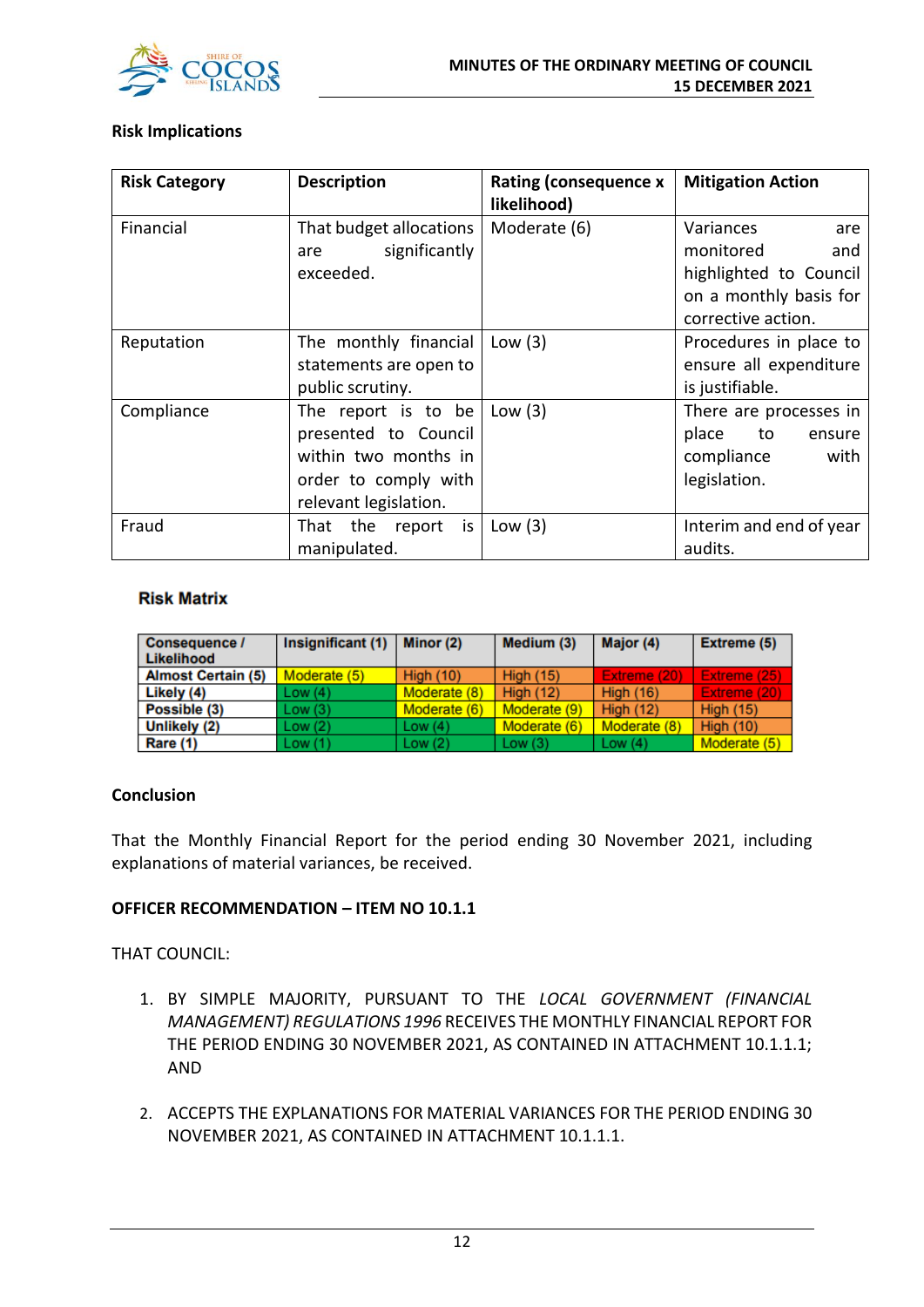

#### **COUNCIL RESOLUTION – ITEM NO 10.1.1**

**MOVED CR IKU SECONDED CR LACY**

**THAT COUNCIL:**

- **1. BY SIMPLE MAJORITY, PURSUANT TO THE** *LOCAL GOVERNMENT (FINANCIAL MANAGEMENT) REGULATIONS 1996* **RECEIVES THE MONTHLY FINANCIAL REPORT FOR THE PERIOD ENDING 30 NOVEMBER 2021, AS CONTAINED IN ATTACHMENT 10.1.1.1; AND**
- **2. ACCEPTS THE EXPLANATIONS FOR MATERIAL VARIANCES FOR THE PERIOD ENDING 30 NOVEMBER 2021, AS CONTAINED IN ATTACHMENT 10.1.1.1.**

**THE MOTION WAS PUT AND DECLARED CARRIED (5/0)**

**FOR:** IKU, LACY, LIU, MINKOM, YOUNG **AGAINST:** NIL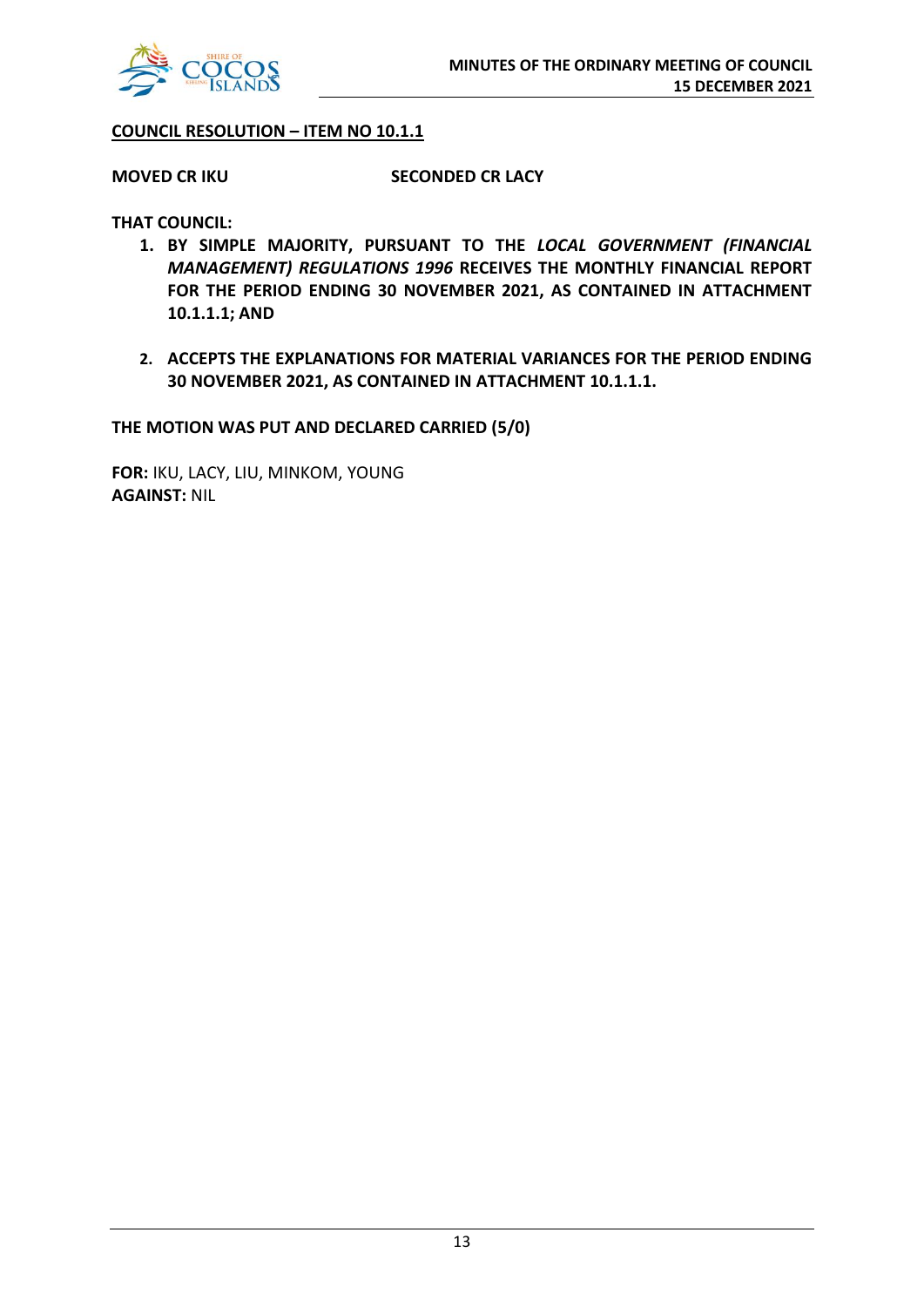

# **10.1.2 SCHEDULE OF ACCOUNTS PAID FOR THE PERIOD 1 DECEMBER 2021 TO 31 DECEMBER 2021**

# **Report Information**

| Date:                     | 02 December 2021                     |
|---------------------------|--------------------------------------|
| Location:                 | Not Applicable                       |
| Applicant:                | Not Applicable                       |
| File Ref:                 |                                      |
| Disclosure of Interest:   |                                      |
| <b>Reporting Officer:</b> | Senior Finance Officer               |
| Island:                   | Shire Wide                           |
| Attachments:              | 10.1.2.1 - Schedule of Accounts Paid |
|                           | 10.1.2.2 - Credit Card Transaction   |

#### **Authority / Discretion**

#### **Definition**

|   | Advocacy       | When Council advocates on its own behalf or on behalf of its        |
|---|----------------|---------------------------------------------------------------------|
|   |                | community to another level of government/body/agency.               |
|   | Executive      | The substantial direction setting and oversight role of the         |
|   |                | Council. E.g. adopting plans and reports, accepting tenders,        |
|   |                | directing operations, setting and amending budgets.                 |
| ⊠ | Legislative    | Includes adopting local laws, town planning schemes and             |
|   |                | policies. Review when Council reviews decisions made by             |
|   |                | officers.                                                           |
|   | Quasi-Judicial | When Council determines an application / matter that directly       |
|   |                | affects a person's right and interest. The judicial character       |
|   |                | arises from the obligations to abide by the principles of natural   |
|   |                | justice. Examples of Quasi-Judicial authority include town          |
|   |                | planning applications, building licenses, applications for other    |
|   |                | permits / licenses.                                                 |
|   | Information    | Includes items provides to Council for information purposes         |
|   |                | only that do not require a decision of Council (i.e. - for noting). |

#### **Report Purpose**

The purpose of this report is to present to Council a list of accounts paid under delegated authority for the period 1 November 2021 to 30 November 2021, as required by the *Local Government (Financial Management) Regulations 1996*.

# **Relevant Documents**

Available for viewing at the meeting.

Nil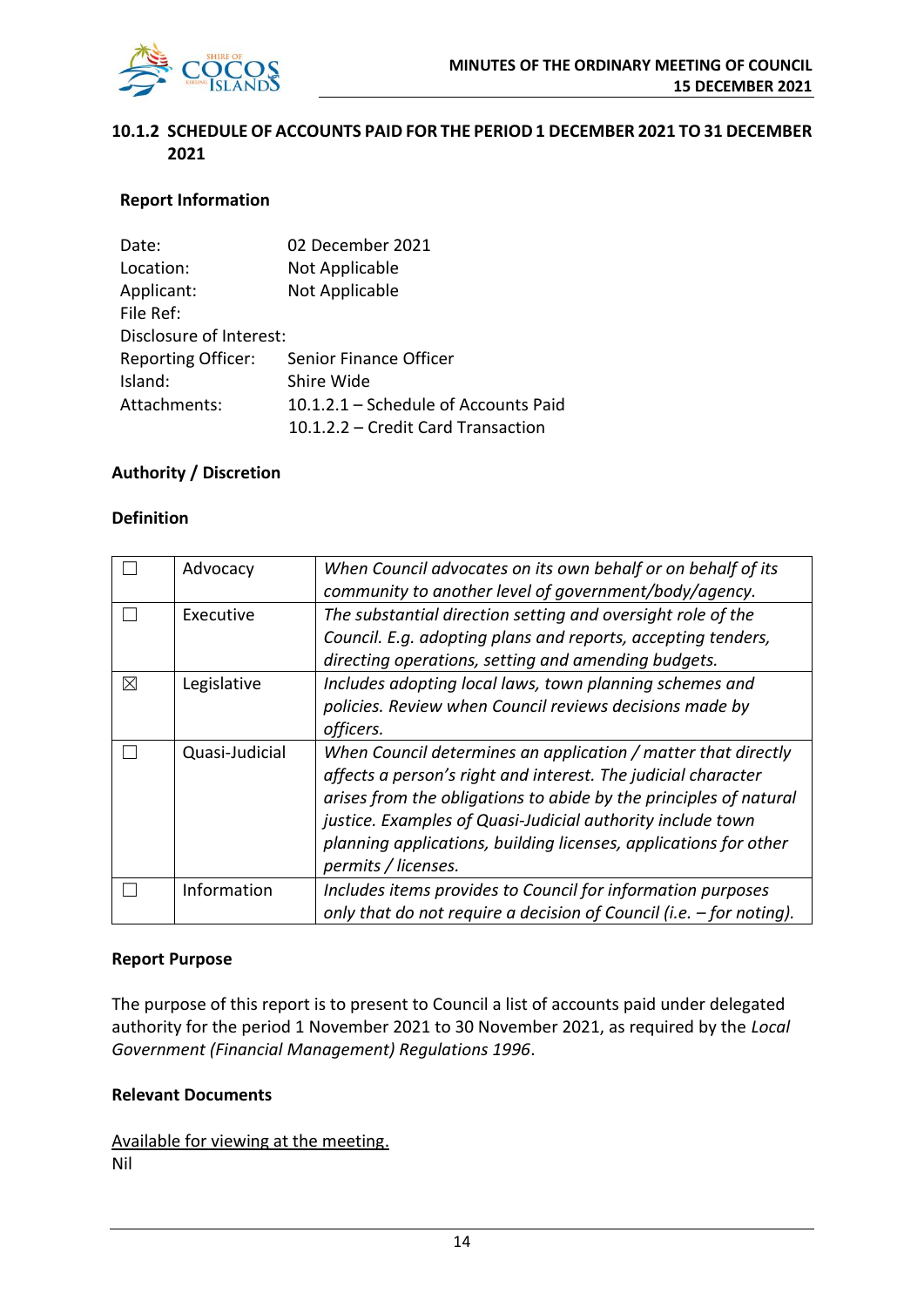

# **Background**

Council has delegated, to the Chief Executive Officer, the exercise of its power to make payments from the Shire's Municipal and Trust funds. In accordance with Regulation 13 of the *Local Government (Financial Management) Regulations 1996* a list of accounts paid is to be provided to Council, where such delegation is made.

## **Comment**

The following table summarises the payments for the period by payment type, with full details of the accounts paid contained within Attachment 10.1.2.1.

| <b>Payment Type</b>         | Amount (\$)  |
|-----------------------------|--------------|
| EFT Payments #8439 to #8533 | \$370,393.41 |
| <b>Direct Debit Payment</b> | \$42,800.09  |
| Cheque Payment              | \$6,325.98   |
| <b>Total Payments</b>       | \$419,519.48 |

Contained within 10.1.2.2 is a detailed transaction listing of credit card expenditure for the period ended 30 November 2021. This amount is included within the total payments, listed above.

## **Policy and Legislative Implications**

Nil

# **Strategic Implications**

Nil

## **Risk Implications**

| <b>Risk Category</b> | <b>Description</b>                                                                              | <b>Rating (consequence x</b><br>likelihood) | <b>Mitigation Action</b>                                                                      |
|----------------------|-------------------------------------------------------------------------------------------------|---------------------------------------------|-----------------------------------------------------------------------------------------------|
| Financial            | That budget<br>allocations are<br>significantly exceeded.                                       | Moderate (6)                                | Variances are<br>monitored and<br>highlighted to Council<br>monthly for corrective<br>action. |
| Reputation           | The accounts paid<br>report is open to<br>public scrutiny.                                      | Low $(3)$                                   | Procedures in place to<br>ensure all expenditure<br>is justifiable.                           |
| Compliance           | The report is to be<br>presented to Council in<br>order to comply with<br>relevant legislation. | Low $(3)$                                   | There are processes in<br>place to ensure<br>compliance with<br>legislation.                  |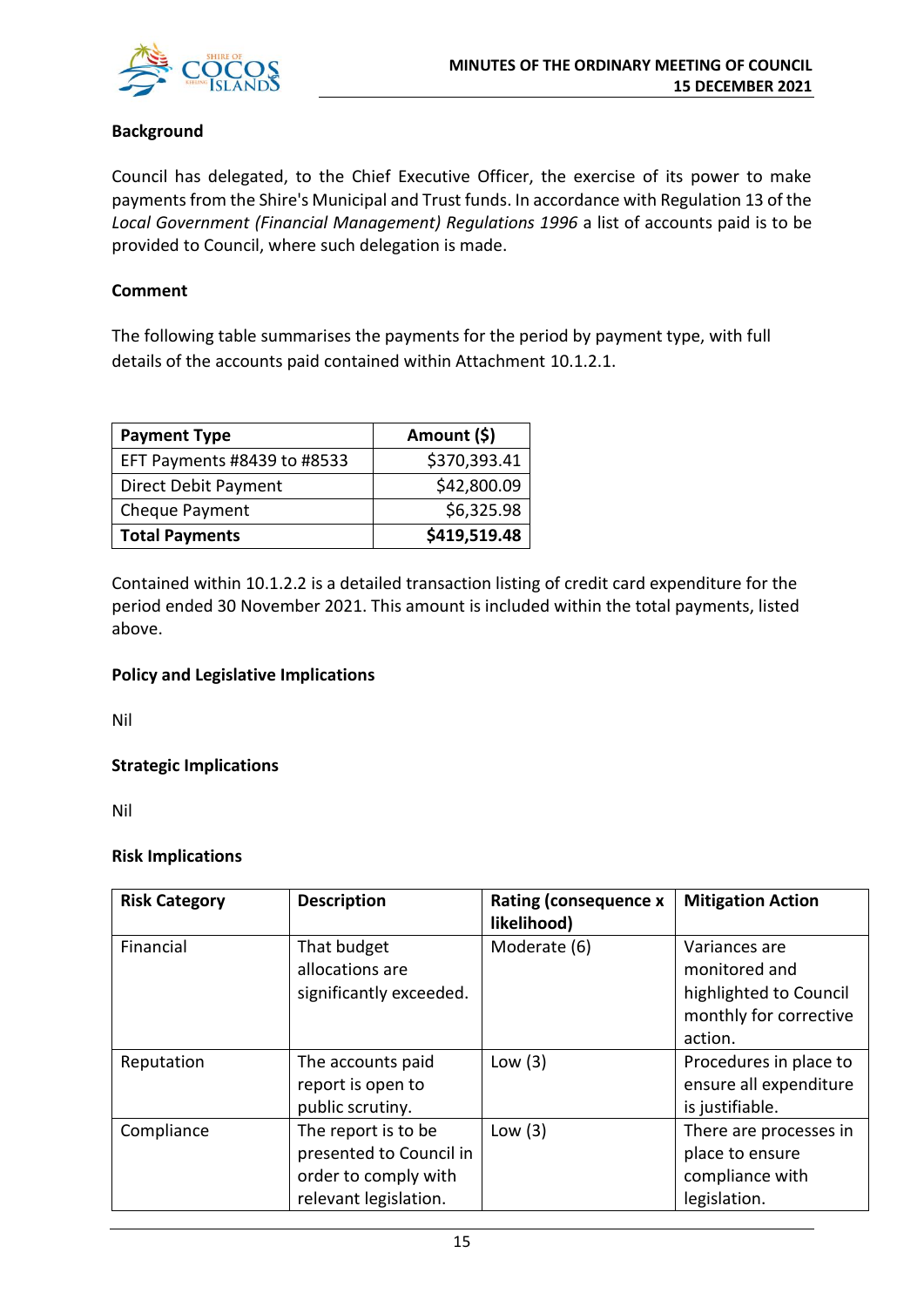

| Fraud | That the report is | Low $(3)$ | Interim and end of     |
|-------|--------------------|-----------|------------------------|
|       | manipulated.       |           | year audits along with |
|       |                    |           | sequence checks.       |

## **Risk Matrix**

| Consequence /<br>Likelihood | Insignificant (1) | Minor (2)    | Medium (3)       | Major (4)        | Extreme (5)      |
|-----------------------------|-------------------|--------------|------------------|------------------|------------------|
| <b>Almost Certain (5)</b>   | Moderate (5)      | High $(10)$  | <b>High (15)</b> | Extreme (20)     | Extreme (25)     |
| Likely (4)                  | Low(4)            | Moderate (8) | <b>High (12)</b> | <b>High (16)</b> | Extreme (20)     |
| Possible (3)                | Low(3)            | Moderate (6) | Moderate (9)     | High $(12)$      | <b>High (15)</b> |
| Unlikely (2)                | Low(2)            | Low $(4)$    | Moderate (6)     | Moderate (8)     | <b>High (10)</b> |
| <b>Rare (1)</b>             | Low(1)            | Low(2)       | Low(3)           | Low $(4)$        | Moderate (5)     |

#### **Conclusion**

It is recommended that Council receives the reports provided for the period ended 30 November 2021.

## **OFFICER'S RECOMMENDATION – ITEM NO 10.1.2**

## THAT COUNCIL:

- 1. BY SIMPLE MAJORITY, PURSUANT TO REGULATION 13(1) OF THE LOCAL *GOVERNMENT (FINANCIAL MANAGEMENT) REGULATIONS 1996* RECEIVES THE REPORT FROM THE CHIEF EXECUTIVE OFFICER ON THE EXERCISE OF DELEGATED AUTHORITY IN RELATION TO PAYMENTS MADE FROM MUNICIPAL OR TRUST FUNDS FOR THE PERIOD 1 NOVEMBER 2021 TO 30 NOVEMBER 2021 TOTALLING \$419519.48 AS CONTAINED IN 10.1.2.1.
- 2. RECEIVES THE DETAILED TRANSACTION LISTING OF CREDIT CARD EXPENDITURE FOR THE PERIOD ENDED 30 NOVEMBER, AS CONTAINED IN 10.1.2.2.

#### **COUNCIL RESOLUTION – ITEM NO 10.1.2**

#### **MOVED CR YOUNG SECONDED CR IKU**

## **THAT COUNCIL:**

- **1. BY SIMPLE MAJORITY, PURSUANT TO REGULATION 13(1) OF THE LOCAL**  *GOVERNMENT (FINANCIAL MANAGEMENT) REGULATIONS 1996* **RECEIVES THE REPORT FROM THE CHIEF EXECUTIVE OFFICER ON THE EXERCISE OF DELEGATED AUTHORITY IN RELATION TO PAYMENTS MADE FROM MUNICIPAL OR TRUST FUNDS FOR THE PERIOD 1 NOVEMBER 2021 TO 30 NOVEMBER 2021 TOTALLING \$419,519.48 AS CONTAINED IN 10.1.2.1.**
- **2. RECEIVES THE DETAILED TRANSACTION LISTING OF CREDIT CARD EXPENDITURE FOR THE PERIOD ENDED 30 NOVEMBER, AS CONTAINED IN 10.1.2.2.**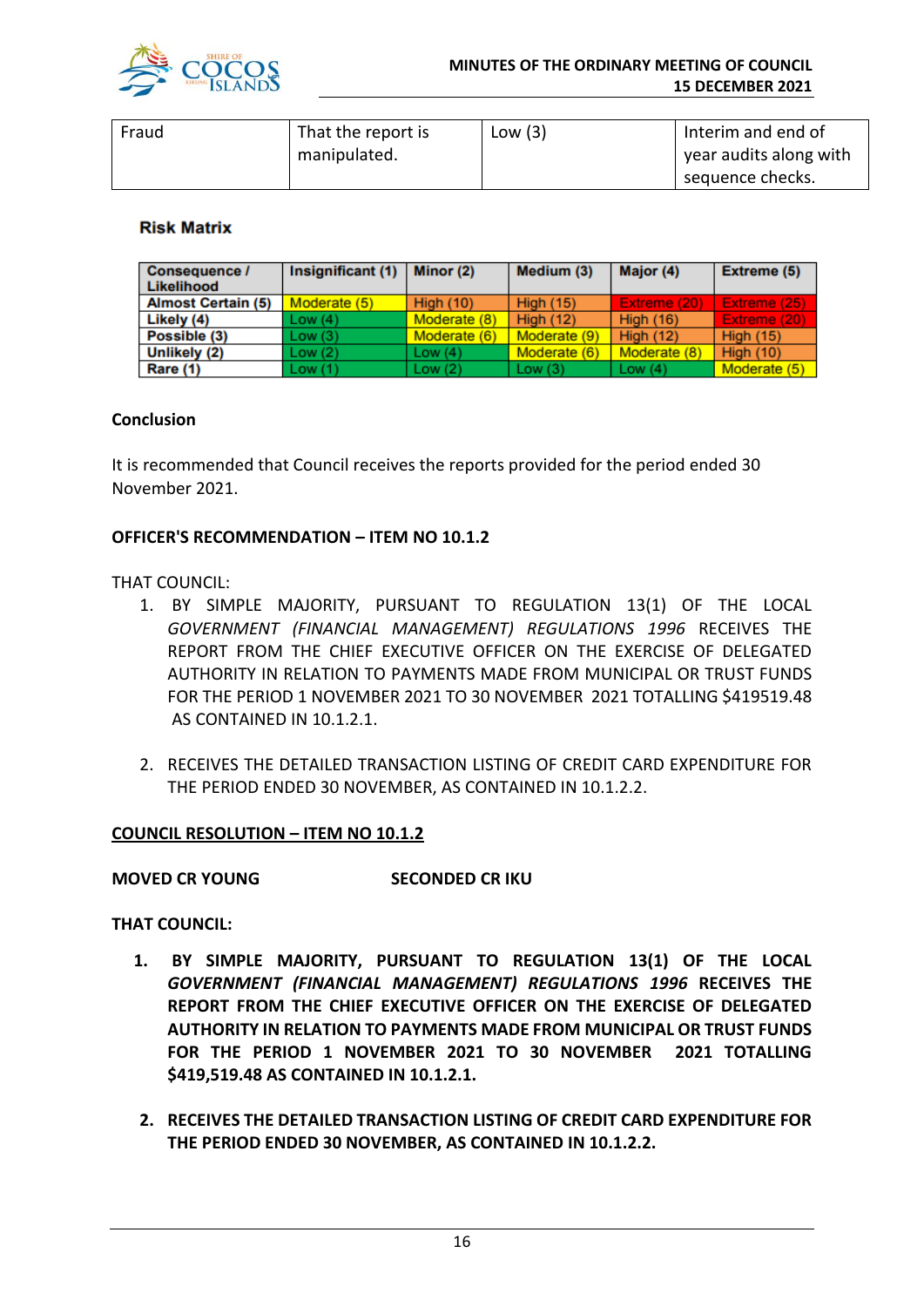

# **THE MOTION WAS PUT AND DECLARED CARRIED (5/0)**

**FOR:** IKU, LACY, LIU, MINKOM, YOUNG **AGAINST:** NIL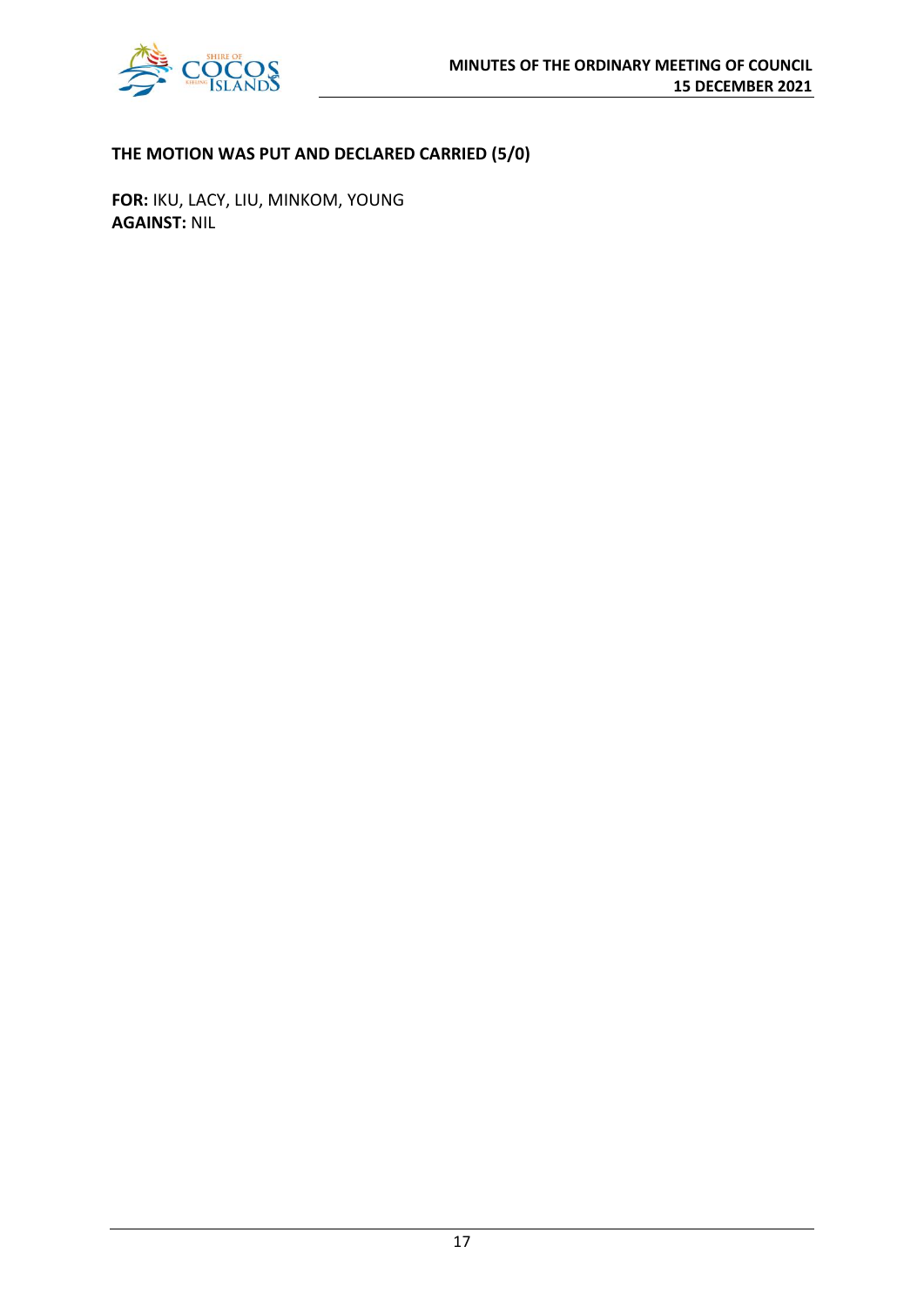

# **10.2 LEASES**

Nil

# **10.3 PLANNING/BUILDING**

*Cr Hamiril arrived at the Council chambers at 4.20pm.*

# **10.3.1 CONDITION OF DEVELOPMENT APPROVAL – REQUEST FOR EXTENSION - PART LOT 100 – WEST ISLAND (RED CLAW)**

## **Report Information**

| 6 December 2021                                     |
|-----------------------------------------------------|
| Mr Greg Cahill as Trustee for "Cahill Family Trust" |
| Part Lot 100 Sydney Highway                         |
|                                                     |
| Disclosure of Interest: Nil                         |
| <b>Chief Executive Officer</b>                      |
| West Island                                         |
|                                                     |
|                                                     |

|   | Advocacy       | When Council advocates on its own behalf or on behalf of its<br>community to another level of government/body/agency.                                                                                                                                                                                                                                        |
|---|----------------|--------------------------------------------------------------------------------------------------------------------------------------------------------------------------------------------------------------------------------------------------------------------------------------------------------------------------------------------------------------|
| 冈 | Executive      | The substantial direction setting and oversight role of the<br>Council. E.g. adopting plans and reports, accepting tenders,<br>directing operations, setting and amending budgets.                                                                                                                                                                           |
|   | Legislative    | Includes adopting local laws, town planning schemes and<br>policies. Review when Council reviews decisions made by<br>officers.                                                                                                                                                                                                                              |
|   | Quasi-Judicial | When Council determines an application / matter that directly<br>affects a person's right and interest. The judicial character arises<br>from the obligations to abide by the principles of natural justice.<br>Examples of Quasi-Judicial authority include town planning<br>applications, building licenses, applications for other permits /<br>licenses. |
|   | Information    | Includes items provides to Council for information purposes only<br>that do not require a decision of Council (i.e. $-$ for noting).                                                                                                                                                                                                                         |

## **Report Purpose**

This report presents information relating to the Condition of Development Approval for Aquaculture Licence at Part Lot 100 West Island and the proponents request for an extension.

## **Relevant Documents**

Available for viewing at the meeting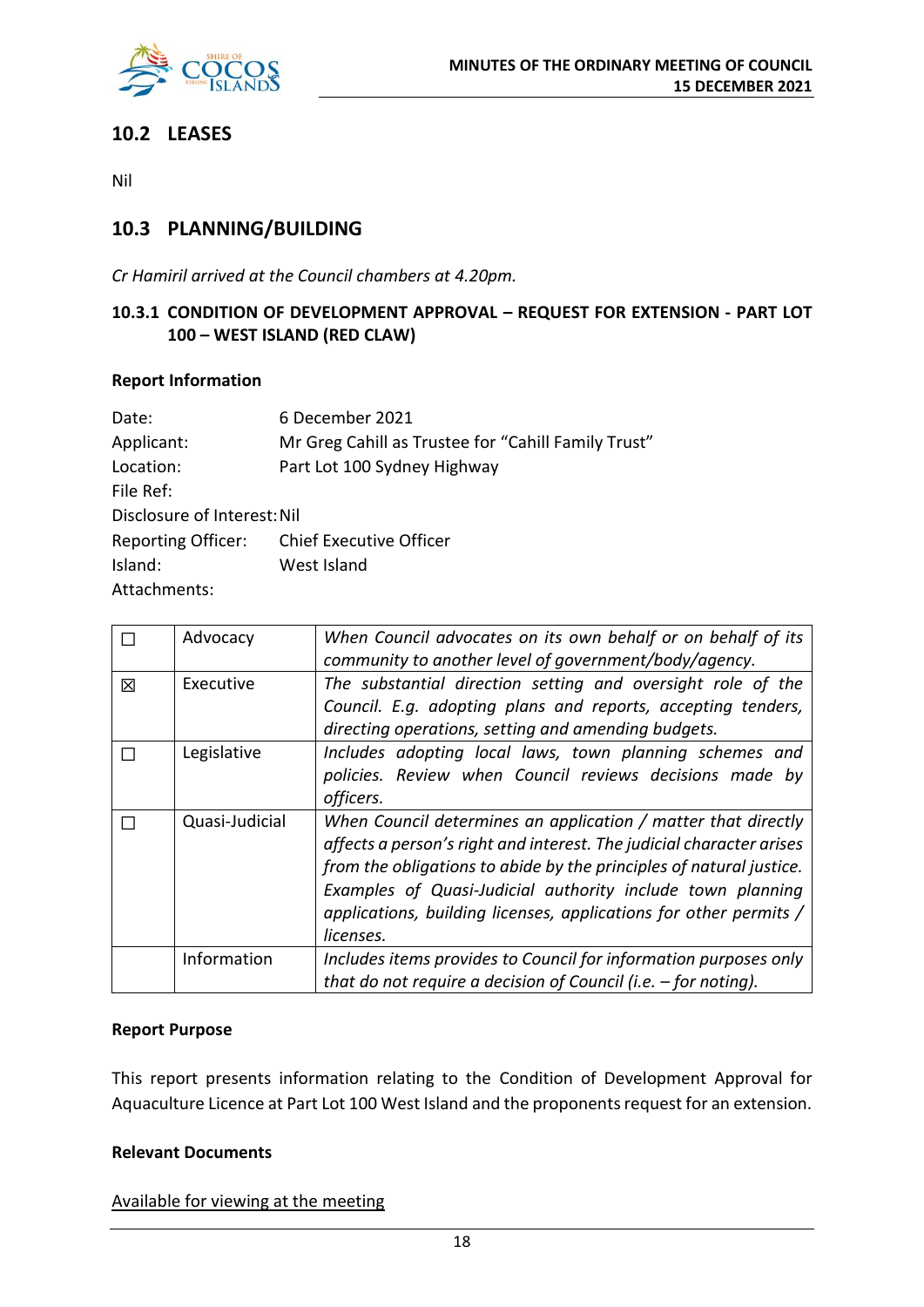

# **Background**

In December 2014 the proponent formally advised that he had been awarded a lease and given planning approval for an Aquaculture Farm and associated Caretaker Dwelling on part Lot 100.

The permitted use on the lease is "Aquaculture". According to the Department of Primary Industries and Regional Development (Fisheries WA) website, the definition of Aquaculture is the *keeping, breeding, hatching, culturing or harvesting of fish.*

While no timeframes were included in the original planning approval, the proponents proposal to Council stated that the aquaculture business would be operational by 2017.

The previous CEO conducted a site visit on 1 October 2019 and confirmed that the 20 photographs dated 24 September 2019 tabled by the proponent at the Ordinary Meeting of Council on 25 September 2019, accurately depict the commencement of work on site which consists of an automated hydroponics and small aquaculture setup with guppies and a small palm nursery.

At the Ordinary Meeting of Council, Council resolved that works had not substantially commenced and that a new Development Application would be required from the proponent. Following this decision of Council, the proponent and the Shire have worked together to negotiate new timeframes that were agreeable to both parties and as a result the proponent provided the Shire with new milestone timeframes as follows:

- *a. MILESTONE ONE: AQUACULTURE (ALL SHADE) SHELTER TO BE ERECTED BY MAY 2020;*
- *b. MILESTONE TWO: MR CAHILL WILL HAVE HIS AQUACULTURE LICENCE BY DECEMBER 2020;*
- *c. MILESTONE THREE: THE FIRST BATCH OF "CERTIFIED DISEASE FREE - RED CLAW HATCHLINGS OR A FISHERIES APPROVED ALTERNATIVE" WILL BE ON SITE BY DECEMBER 2021 WITH THE INTENT TO GROW & SELL.*

While these milestones di not tie the proponent to having a viable business operational by December 2021, it was intended that it would provide some reassurance that the business would be at a stage to commence. The proponent was also advised that at the conclusion of his first ten-year lease period Council is likely to expect an aquaculture farm in accordance with the lease conditions when considering the second ten-year option. The proponent was also advised that in the event that any of these milestones were not met, this would be deemed as non-compliance with the planning approval conditions and planning approval will lapse. The above milestones along with the conditions imposed by Council in the Council resolution from November 2014 formed part of the Council's consideration in granting the proponent a Development Approval at the Ordinary Council Meeting on 6 November 2019. The following conditions were resolved: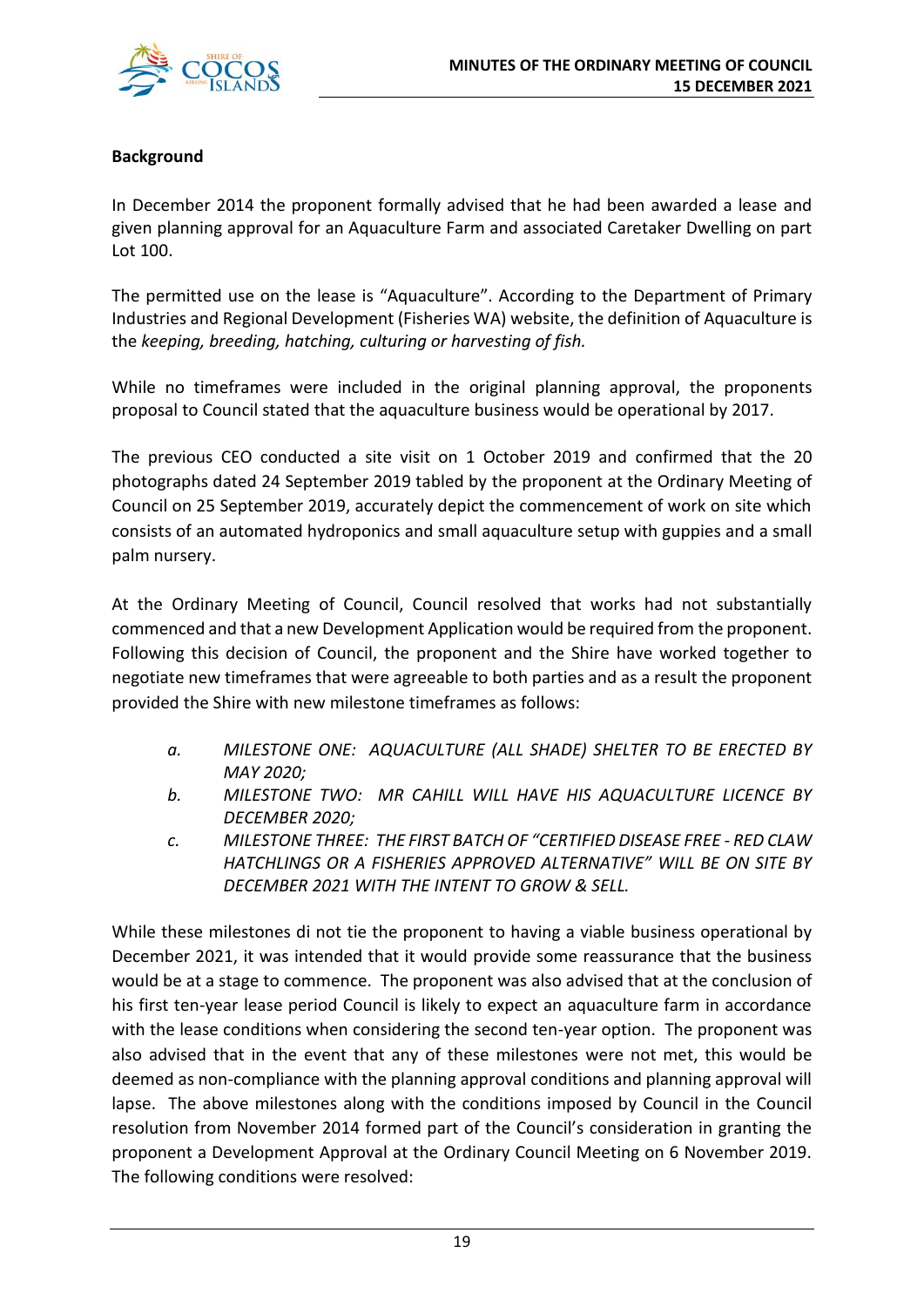

2. INCLUDE THE THREE FOLLOWING MILESTONES TO THE DEVELOPMENT APPROVAL CONDITIONS:

THE APPLICANT IS REQUIRED TO MEET THE BELOW MILESTONES BY THE DUE DATES. THE CHIEF EXECUTIVE OFFICER MAY GRANT AN EXTENSION OF UP TO A MAXIMUM OF THREE MONTHS FOR EACH MILESTONE IF THERE ARE EXTENUATING CIRCUMSTANCES THAT JUSTIFY AN EXTENSION. APPLICATION FOR AN EXTENSION WILL BE REQUIRED JUSTIFYING THE CIRCUMSTANCES AND THE GRANTING OF AN EXTENSION IS AT THE SOLE DISCRETION OF THE CHIEF EXECUTIVE OFFICER.

- *A. MILESTONE ONE: AQUACULTURE (ALL SHADE) SHELTER TO BE ERECTED BY MAY 2020;*
- *B. MILESTONE TWO: MR CAHILL WILL HAVE HIS AQUACULTURE LICENCE BY DECEMBER 2020;*
- *C. MILESTONE THREE: THE FIRST BATCH OF "CERTIFIED DISEASE FREE - RED CLAW HATCHLINGS OR A FISHERIES APPROVED ALTERNATIVE" WILL BE ON SITE BY DECEMBER 2021 WITH THE INTENT TO GROW & SELL.*

# **Comment**

Whilst it is not a requirement imposed on obtaining an aquaculture licence, the proponent maintains that in order to be able to obtain an aquaculture licence he must travel to Queensland to learn more about the best way to farm his Red Claw hatchlings.

Milestone Two (Condition 2B): was provided with an extension of six months by the previous Chief Executive Officer in recognition of the COVID-19 context, with the new Milestone Completion date of 30 June 2021. On an email confirmation provided on the 21 July 2021, the proponent has not been able to meet the extension deadline and has requested for a further extension, due to his inability to travel due to COVID-19.

The COVID-19 pandemic and restrictions placed on travel between the IOTs, Western Australia and the rest of the country have been uncertain since the inception of the global pandemic. Whilst there has been opportunities to travel during the pandemic, the uncertainty of lock downs have remained with Western Australia's approach to border conditions for the pandemic.

Extensive discussions with the proponent and a site visit has confirmed that progress on any development works has commenced and does continue, albeit at a very slow pace. The current building approvals for product tasting shelter and care takers residence works expires in September and October 2022 respectively.

In regards to the conditions of the Development Approval, Council still reserves the right to grant the extension. However, the timing of both condition 2B and 2C may need to be altered to be effective for the proponent and reflect the still uncertain COVID-19 implications. Given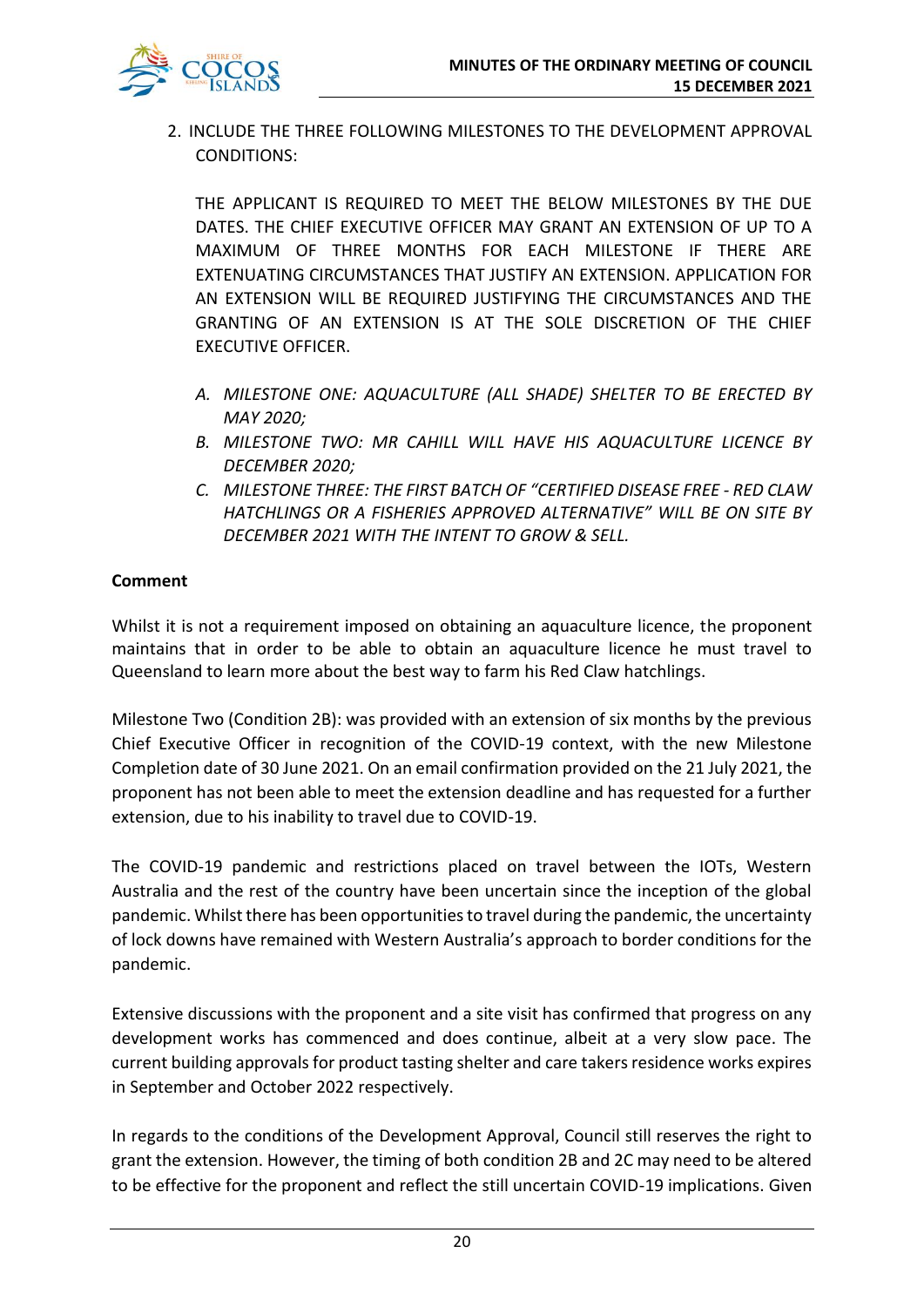

this is not the first extension Council may in their consideration state this is the final extension or not grant the extension at all.

# **Financial Implications**

There are no direct financial implications; however, managing this process has been a time resource intensive process for Shire officers over a number of years.

# **Policy and Legislative Implications**

Clause 77 of the Deemed Provisions of the Shire's Local Planning Scheme No.1 is the applying function:

*77. Amending or cancelling development approval*

*Amending or cancelling development approval*

*(1) An owner of land in respect of which development approval has been granted by the local government may make an application to the local government requesting the local government to do any or all of the following —*

*(a) to amend the approval so as to extend the period within which any development approved must be substantially commenced;*

However, in granting or not granting the extension it should be made clear to the proponent that the Shire's decision does not provide avenue to change any other current conditions of approval nor afford a right of appeal to the State Administrative Tribunal. The decision merely relates to the period of time, on which the development must have substantially commenced.

## **Strategic Implications**

Shire of Cocos (Keeling) Islands Strategic Community Plan 2016-2026 *Key Result Area: Economic Opportunities Outcome 1.1 Encourage economic stability for the Islands.*

## **Risk Implications**

| <b>Risk Category</b> | <b>Description</b>                                                                                                                  | Rating (consequence x<br>likelihood) | <b>Mitigation Action</b>                                                                       |
|----------------------|-------------------------------------------------------------------------------------------------------------------------------------|--------------------------------------|------------------------------------------------------------------------------------------------|
| Reputation           | Council does not<br>approve the extension<br>and is seen as being<br>unreasonable in the<br>context of the COVID-<br>19 environment | Low $(3)$                            | Consider the impact of<br>COVID-19 along with<br>all other facts when<br>making their decision |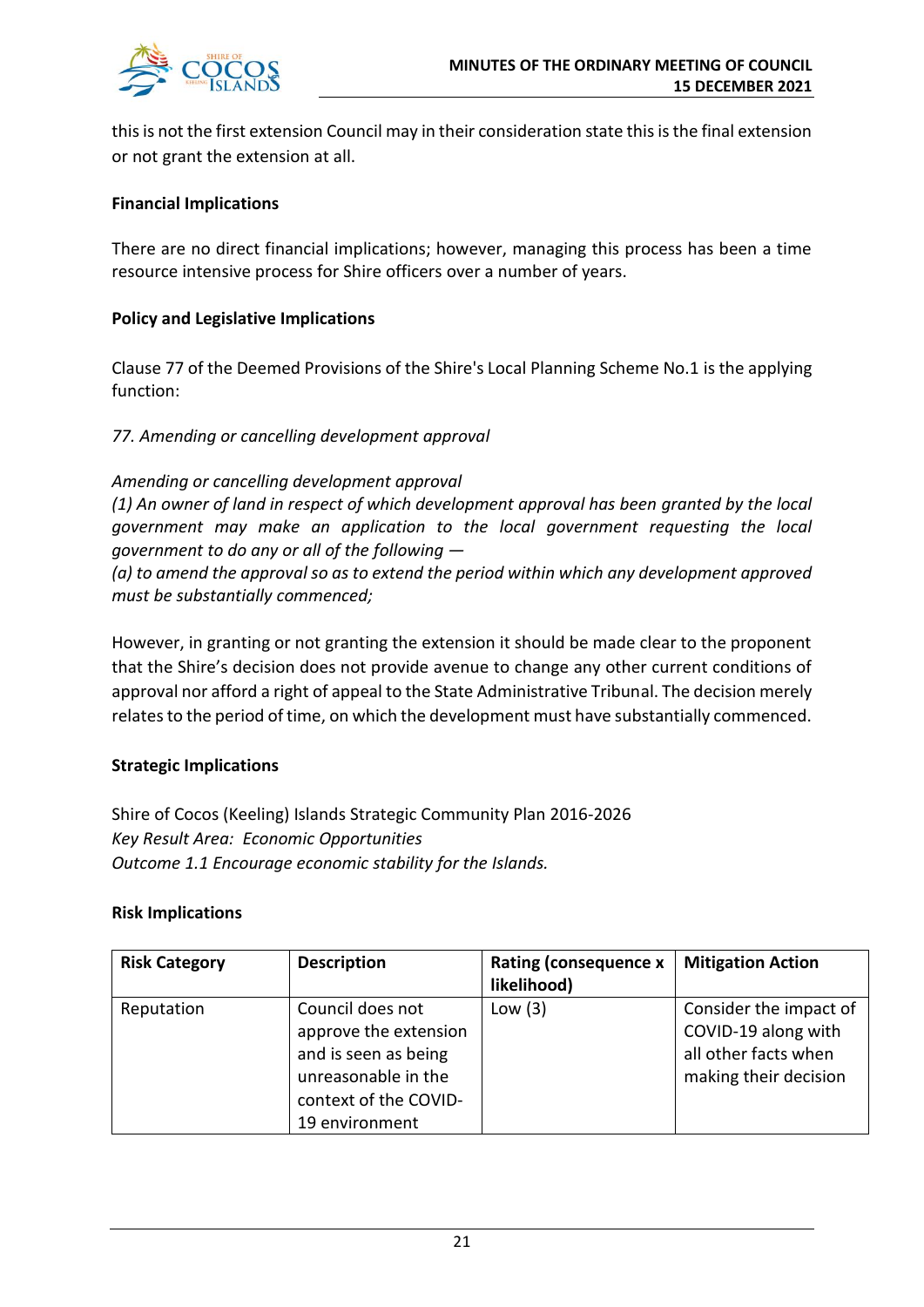

# **Risk Matrix**

| Consequence /<br><b>Likelihood</b> | Insignificant (1) | Minor (2)        | Medium (3)       | Major (4)        | Extreme (5)      |
|------------------------------------|-------------------|------------------|------------------|------------------|------------------|
| <b>Almost Certain (5)</b>          | Moderate (5)      | <b>High (10)</b> | <b>High (15)</b> | Extreme (20)     | Extreme (25)     |
| Likely (4)                         | Low(4)            | Moderate (8)     | <b>High (12)</b> | <b>High (16)</b> | Extreme (20)     |
| Possible (3)                       | Low(3)            | Moderate (6)     | Moderate (9)     | <b>High (12)</b> | <b>High (15)</b> |
| Unlikely (2)                       | Low(2)            | Low(4)           | Moderate (6)     | Moderate (8)     | <b>High (10)</b> |
| Rare (1)                           | Low(1)            | Low $(2)$        | Low(3)           | Low $(4)$        | Moderate (5)     |

# **Conclusion**

The proponents lease on the land expires on 31 May 2025 and the lease provides for a further ten-year term.

Having considered all of the background information, any new information provided by the proponent, and taking into consideration the ongoing issues associated with COVID-19 the officer's recommendation to Council is to provide an extension to the milestones so they reflect the COVID-19 uncertainty and tie in with the expiry of the leases first term.

It is proposed to extend Milestone Two to 31 December 2023 and Milestone Three to 31 December 2024 (6 months prior to the expiry of the lease term) and to inform Mr Cahill that should the milestones not be achieved this may impact the conditions under the lease and Council's decision to exercise an option for further term.

When considering the completeness of the milestones the Shire would be looking for the following:

- Milestone Two A copy of approved Aquaculture licence to be provided to the Shire.
- Milestone Three Whether Mr Cahill intends to get a licence for milkfish or Redclaw or other approved aquaculture product, the important points to note is that Mr Cahill is to have his first batch of approved product on site with the intent to grow and sell. The Shire would be looking for sufficient evidence that Mr Cahill is ready to grow and sell, for example:
	- **-** Hatchlings/fisheries alternative in place and thriving
	- **-** A registered business is in place to sell the product
	- **-** Any required insurances are in place
	- **-** Evidence of a business plan, such as the products Mr Cahill is planning to sell, how Mr Cahill plans to sell them, at what prices and to what markets.

The Officers recommendation has taken into consideration all relevant information held by the Shire and provided by the proponent. The recommendation provides the proponent with sufficient time, clarity and means to be able to meet the previously agreed milestones.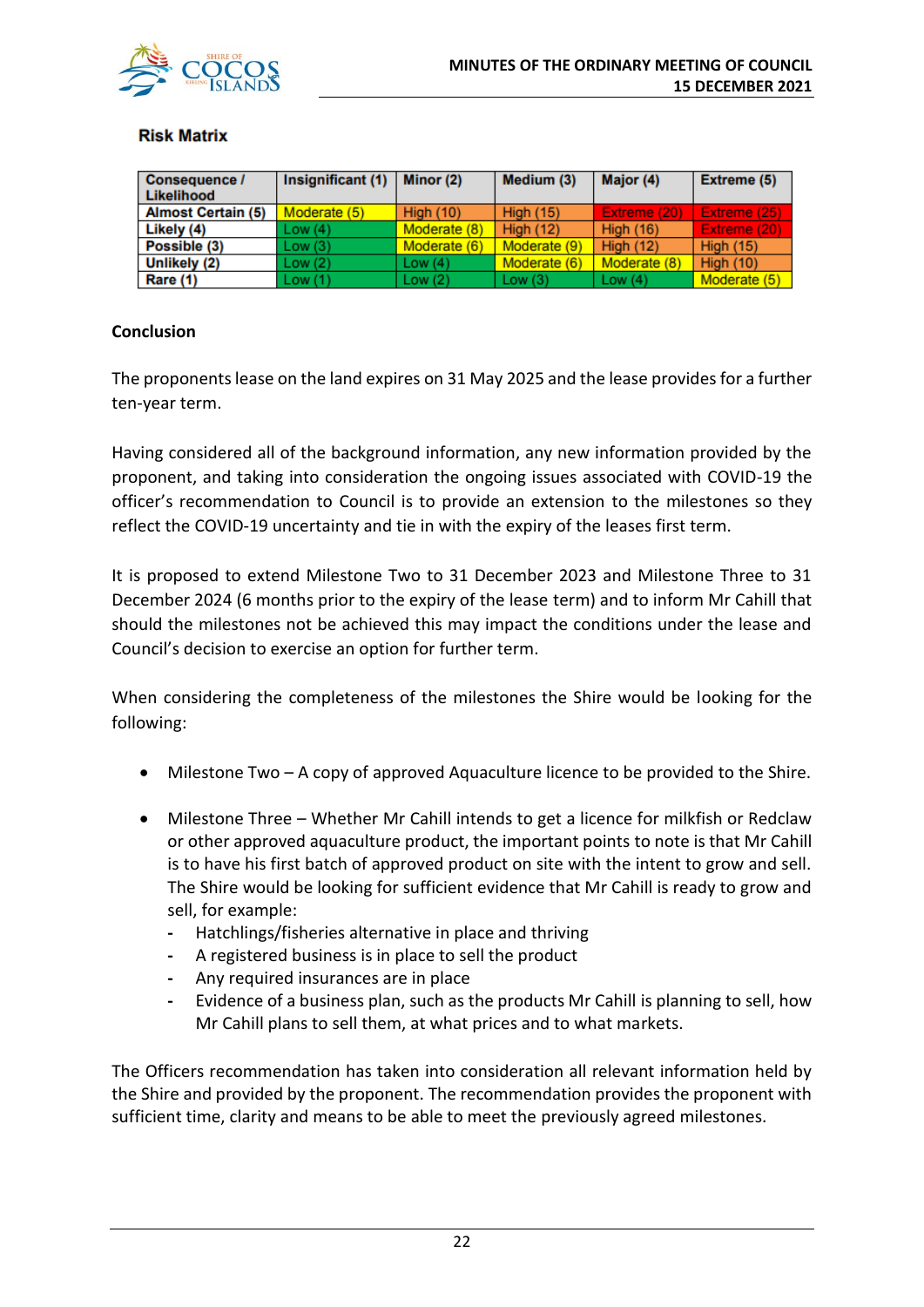

## **OFFICER RECOMMENDATION – ITEM NO 10.3.1**

THAT COUNCIL, RECOGNISING THE IMPLICATIONS ASSOCIATED WITH COVID-19 AND RESTRICTIONS ON TRAVEL, GRANT THE FOLLOWING TIME EXTENSION TO EXISTING DEVELOPMENT APPROVAL FOR AQUACULTURE FARM AND CARETAKER DWELLING AT PART LOT 100 SYDNEY HIGHWAY, WEST ISLAND LEASED BY MR GREG CAHILL;

- 1. APPROVE AN EXTENSION TO MILESTONE TWO, RESULTING IN THE PROPONENT TO PROVIDE A COPY OF HIS AQUACULTURE LICENCE BY 31 DECEMBER 2023;
- 2. APPROVE AN EXTENSION TO MILESTONE THREE, RESULTING IN MR CAHILL TO HAVE THE FIRST BATCH OF "CERTIFIED DISEASE FREE – RED CLAW HATCHLINGS OR A FISHERIES APPROVED ALTERNATIVE" ON SITE BY 31 DECEMBER 2024 WITH THE INTENT TO GROW AND SELL;
- 3. INSTRUCT THE CEO TO INFORM MR CAHILL THAT SHOULD ANY MILESTONES NOT BE MET, THAT THIS MAY IMPACT CONDITIONS UNDER THE LEASE.

#### **COUNCIL RESOLUTION – ITEM NO 10.3.1**

#### **MOVED CR LACY SECONDED CR IKU**

**THAT COUNCIL, RECOGNISING THE IMPLICATIONS ASSOCIATED WITH COVID-19 AND RESTRICTIONS ON TRAVEL, GRANT THE FOLLOWING TIME EXTENSION TO EXISTING DEVELOPMENT APPROVAL FOR AQUACULTURE FARM AND CARETAKER DWELLING AT PART LOT 100 SYDNEY HIGHWAY, WEST ISLAND LEASED BY MR GREG CAHILL;**

- **1. APPROVE AN EXTENSION TO MILESTONE TWO, RESULTING IN THE PROPONENT TO PROVIDE A COPY OF HIS AQUACULTURE LICENCE BY 31 DECEMBER 2023;**
- **2. APPROVE AN EXTENSION TO MILESTONE THREE, RESULTING IN MR CAHILL TO HAVE THE FIRST BATCH OF "CERTIFIED DISEASE FREE – RED CLAW HATCHLINGS OR A FISHERIES APPROVED ALTERNATIVE" ON SITE BY 31 DECEMBER 2024 WITH THE INTENT TO GROW AND SELL;**
- **3. INSTRUCT THE CEO TO INFORM MR CAHILL THAT SHOULD ANY MILESTONES NOT BE MET, THAT THIS MAY IMPACT CONDITIONS UNDER THE LEASE.**

#### **THE MOTION WAS PUT AND DECLARED EQUAL (3/3)**

**FOR:** IKU, LACY, MINKOM **AGAINST:** HAMIRIL, LIU, YOUNG

Section 5.21(3) of the *Act* requires a casting vote to be made by the Presiding member in the event of a tie.

The Presiding member exercised the second casting vote.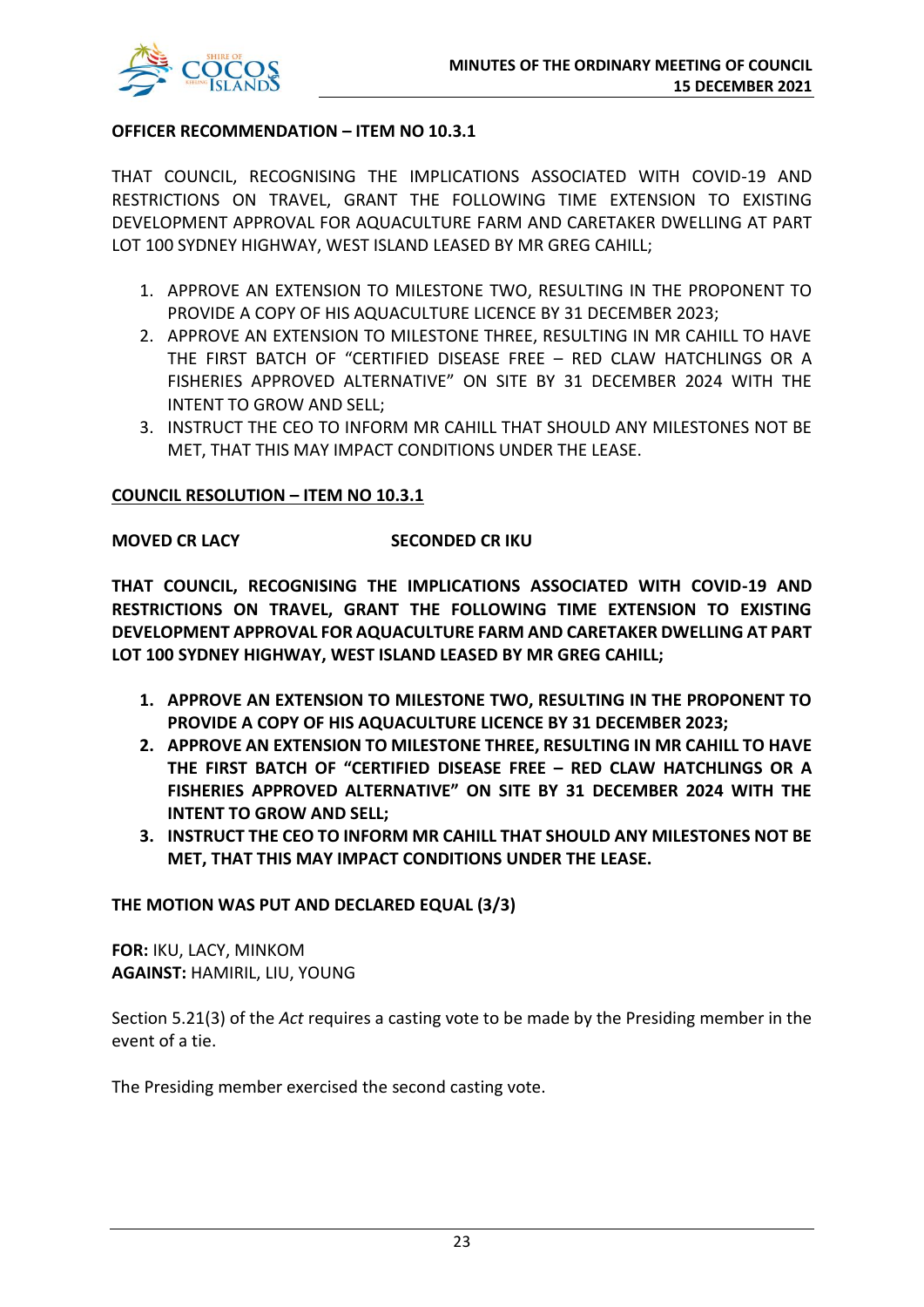

# **THE MOTION WAS PUT AND DECLARED CARRIED (4/3)**

**FOR:** IKU, LACY, MINKOM **AGAINST:** HAMIRIL, LIU, YOUNG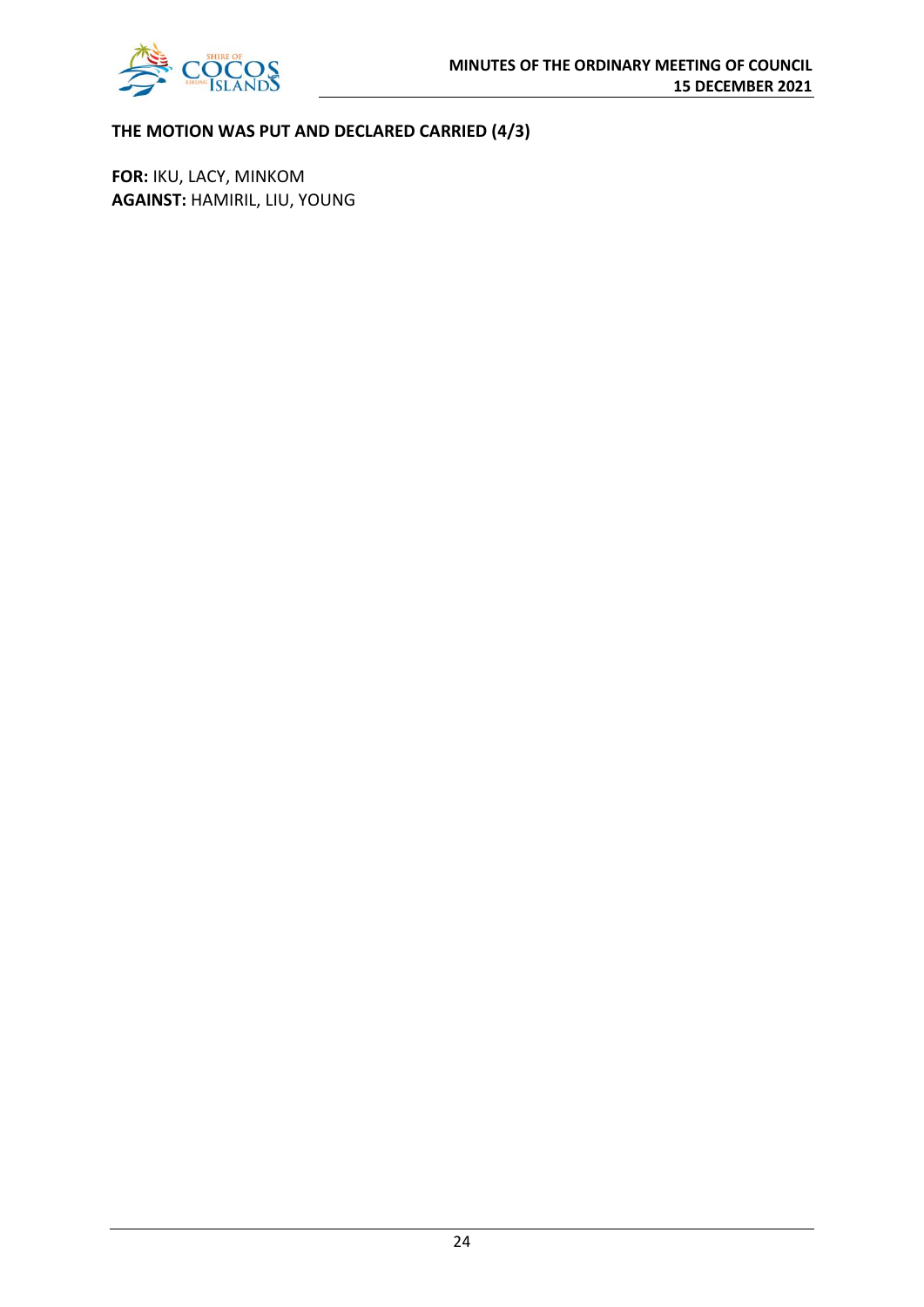

# **10.4 ADMINISTRATION**

# **10.4.1 PERMISSION TO IMPORT VEHICLE TO HOME ISLAND**

## **Report Information**

| Date:                       | 3 December 2021                        |
|-----------------------------|----------------------------------------|
| Applicant:                  | Cocos Island Cooperative Society       |
| Location:                   | Home Island                            |
| File Ref:                   |                                        |
| Disclosure of Interest: Nil |                                        |
| <b>Reporting Officer:</b>   | <b>Governance and Risk Coordinator</b> |
| Island:                     | Home Island                            |
| Attachments:                | Nil                                    |

#### **Authority / Discretion**

# **Definition**

|   | Advocacy       | When Council advocates on its own behalf or on behalf of its<br>community to another level of government/body/agency.                                                                                                                                                                                                                                        |
|---|----------------|--------------------------------------------------------------------------------------------------------------------------------------------------------------------------------------------------------------------------------------------------------------------------------------------------------------------------------------------------------------|
| 冈 | Executive      | The substantial direction setting and oversight role of the<br>Council. E.g. adopting plans and reports, accepting tenders,<br>directing operations, setting and amending budgets.                                                                                                                                                                           |
|   | Legislative    | Includes adopting local laws, town planning schemes and<br>policies. Review when Council reviews decisions made by<br>officers.                                                                                                                                                                                                                              |
|   | Quasi-Judicial | When Council determines an application / matter that directly<br>affects a person's right and interest. The judicial character arises<br>from the obligations to abide by the principles of natural justice.<br>Examples of Quasi-Judicial authority include town planning<br>applications, building licenses, applications for other permits /<br>licenses. |
|   | Information    | Includes items provides to Council for information purposes only<br>that do not require a decision of Council (i.e. $-$ for noting).                                                                                                                                                                                                                         |

#### **Report Purpose**

To obtain Council approval for the importation of a commercial replacement vehicle (light truck) to Home Island.

# **Relevant Documents**

Available for viewing at the meeting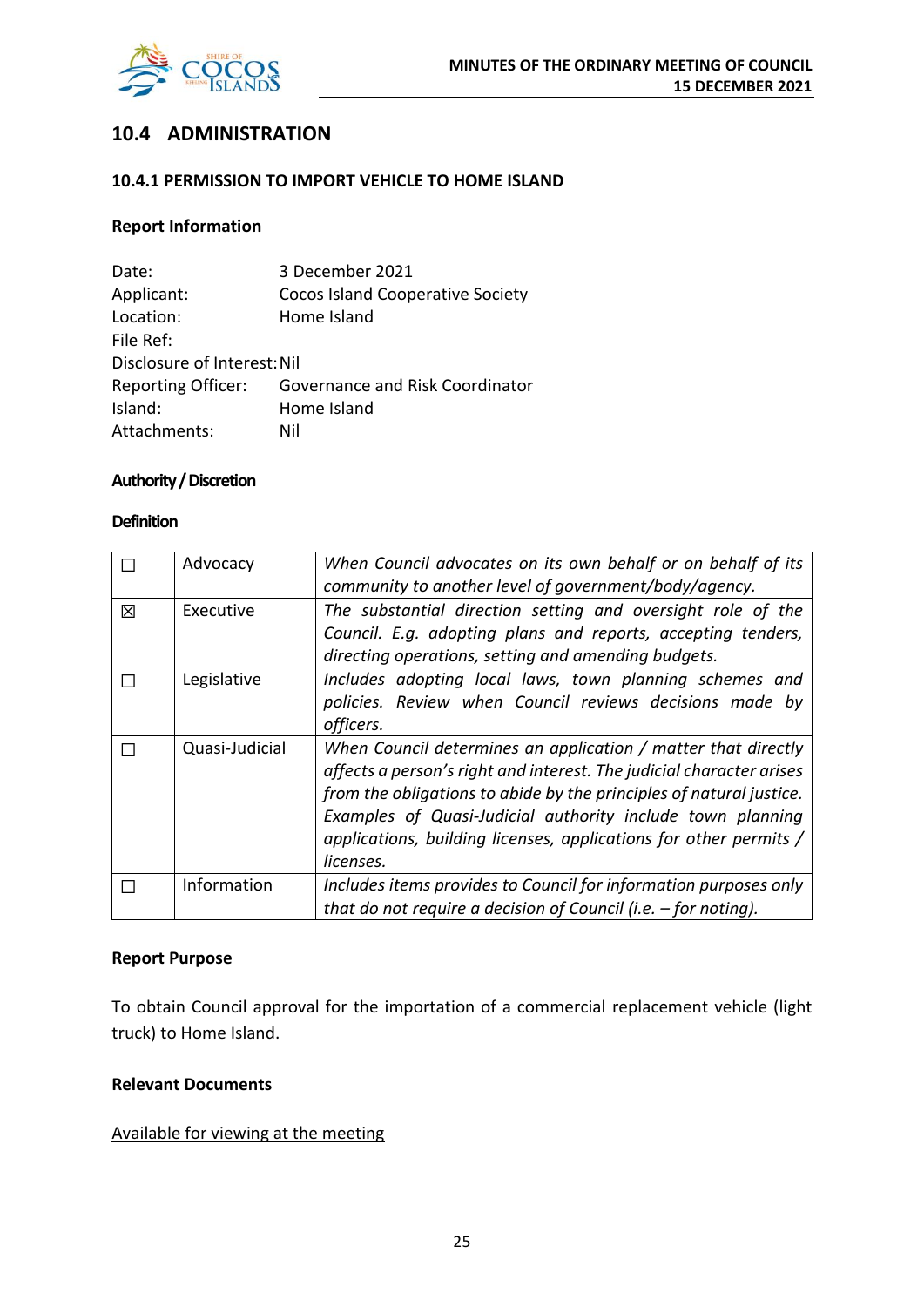

# **Background**

The Cocos Island Cooperative have formally advised the Shire that they will require a work vehicle on Home Island that arrived on the November 2021 ship. The requirement relates to a replacement vehicle for a light truck vehicle that is no longer serviceable.

#### **Comment**

Council's policy allows Council to approve the importation of commercial vehicles on Home Island where it can be demonstrated that the use is for bona fide commercial purpose.

The request from the Cocos Cooperative is reasonable and will purely be used for commercial purposes such as stevedoring operations e.g., delivery of sea freight, transport of crane spreader when crane is relocated outside of the stevedoring area, and transport of diesel fuel for the Cooperative's fuel depot.

The approval shall only be used for work purposes and shall not be allowed for any private use, as this is neither needed nor permitted.

## **Policy and Legislative Implications**

Council Policy CPC 2 - Motor Vehicles on Home Island states:

- *1. The importations of passenger vehicles and utilities for private/non-commercial use to Home Island will not be approved and Council will refuse to issue a motor vehicle registrations licence to passenger vehicles and utilities for private/non-commercial use arriving on Home Island after 1st March 2008.*
- *2. Emergency vehicles are exempt from this restriction.*
- *3. Council will consider requests for the importation of commercial vehicles on Home Island where it can be demonstrated that the use is for bona fide commercial purposes.*
- *4. Vehicles approved for importation to Home Island for commercial purposes cannot be used for private purposes or outside of work hours.*

## **Financial Implications**

Nil

## **Strategic Implications**

Nil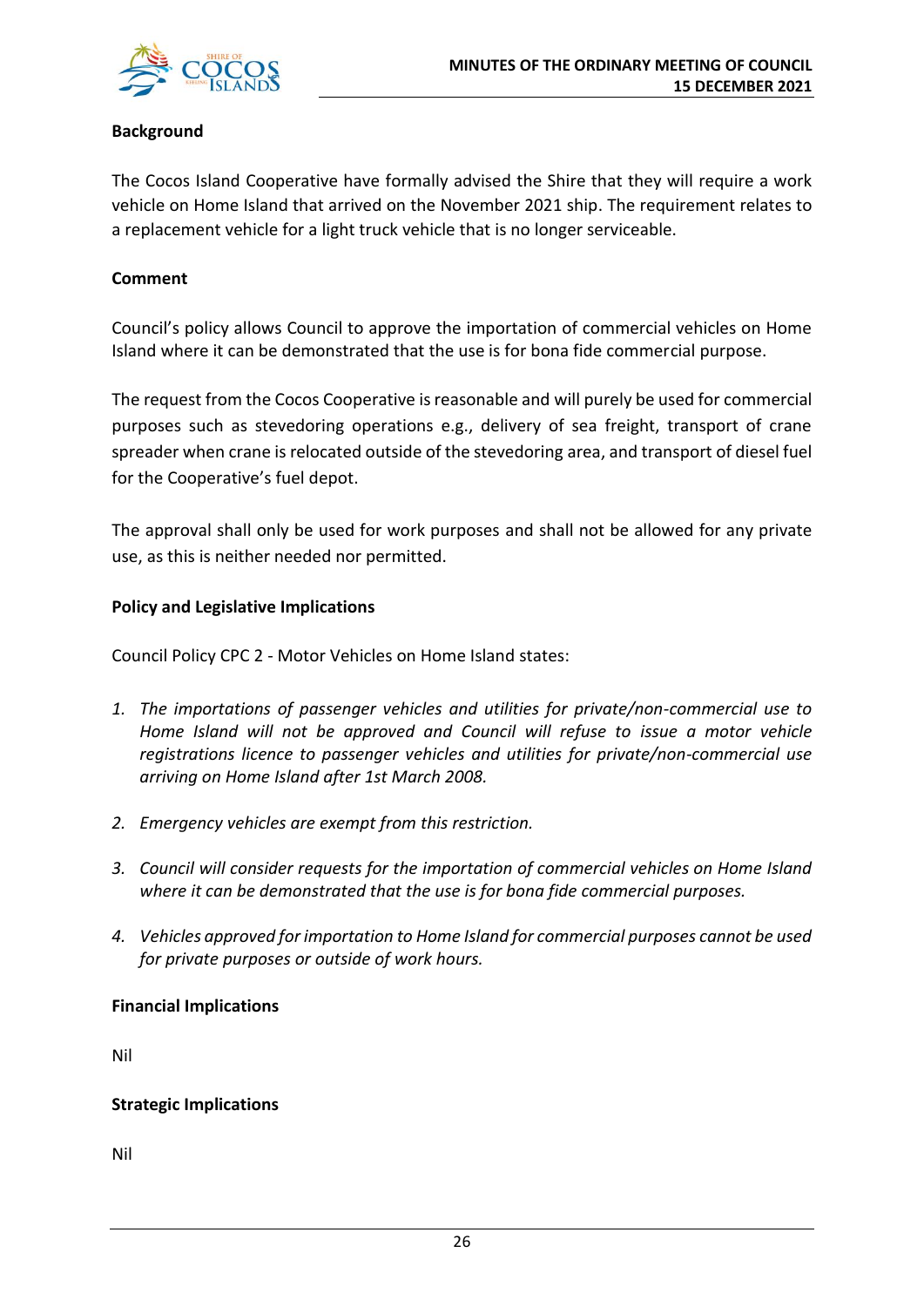

# **Conclusion**

That Council approves the request by the Cocos Island Cooperative for the importation of a vehicle (light truck) to Home Island for commercial purposes only.

# **OFFICER RECOMMENDATION – ITEM NO 10.4.1**

THAT COUNCIL APPROVE THE REQUEST FOR THE IMPORTATION OF A REPLACEMENT VEHICLE (LIGHT TRUCK) TO HOME ISLAND FOR USE ONLY BY THE COCOS ISLAND COOPERATIVE TO BE USED FOR COMMERCIAL PURPOSES AND CANNOT BE USED FOR PRIVATE PURPOSES OR OUTSIDE OF WORK HOURS.

# **COUNCIL RESOLUTION – ITEM NO 10.4.1**

# **MOVED CR YOUNG SECONDED CR LIU**

**THAT COUNCIL APPROVE THE REQUEST FOR THE IMPORTATION OF A REPLACEMENT VEHICLE (LIGHT TRUCK) TO HOME ISLAND FOR USE ONLY BY THE COCOS ISLAND COOPERATIVE TO BE USED FOR COMMERCIAL PURPOSES, AND CANNOT BE USED FOR PRIVATE PURPOSES OR OUTSIDE OF WORK HOURS.**

**THE MOTION WAS PUT AND DECLARED CARRIED (6/0)**

**FOR:** HAMIRIL, IKU, LACY, LIU, MINKOM, YOUNG **AGAINST:** NIL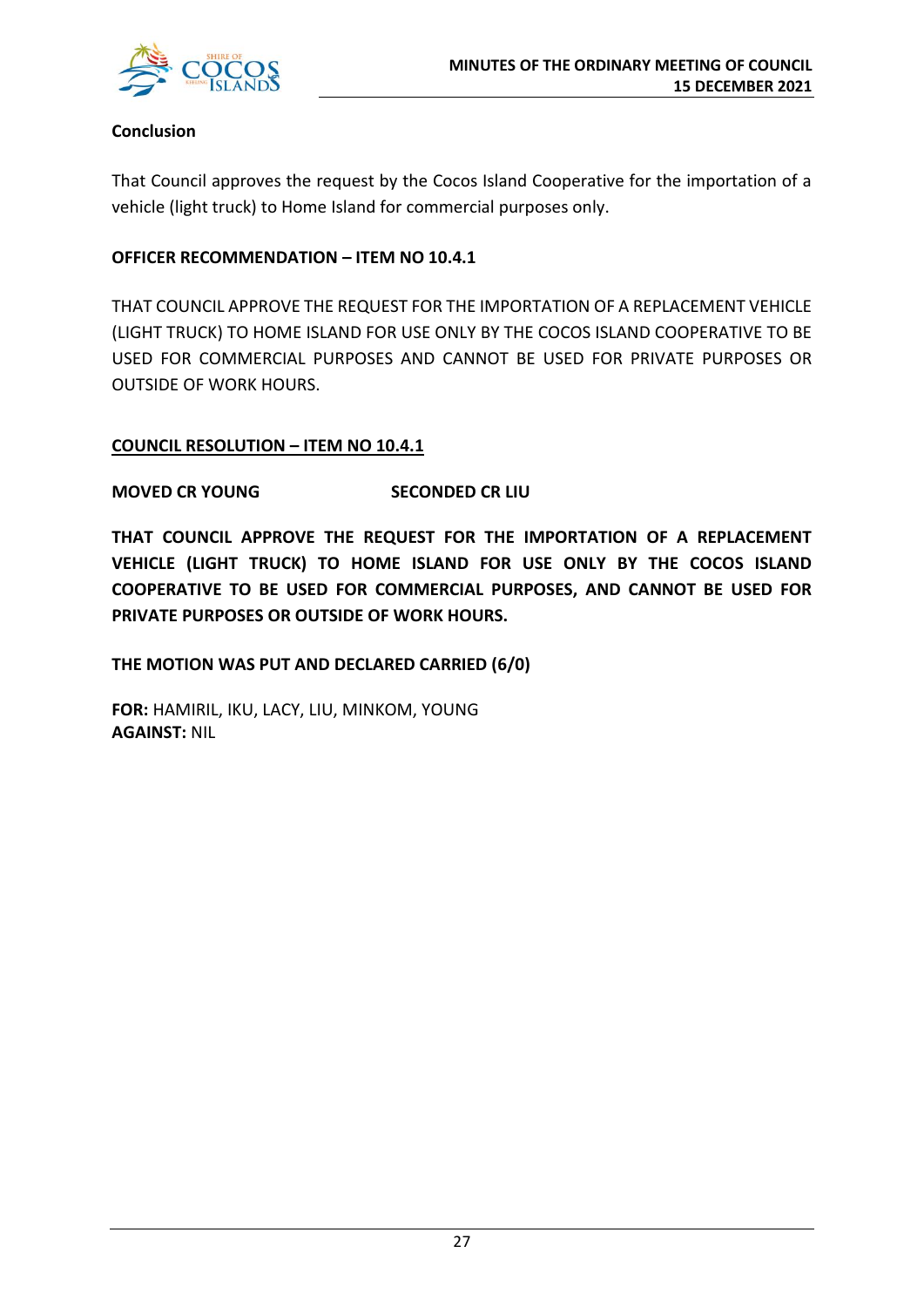

# **10.4.2 APPOINTMENT OF A SHIRE NOMINATED COMMUNITY REPRESENTATIVE TO PULU KEELING NATIONAL PARK COMMUNITY MANAGEMENT COMMITTEE (PKNPCMC)**

#### **Report Information**

| Date:                       | 3 December 2021                                         |
|-----------------------------|---------------------------------------------------------|
| Location:                   | Not applicable                                          |
| Applicant:                  | Not applicable                                          |
| File Ref:                   | Not applicable                                          |
| Disclosure of Interest: Nil |                                                         |
| <b>Reporting Officer:</b>   | <b>Chief Executive Officer</b>                          |
| Island:                     | Not applicable                                          |
| Attachments:                | 10.4.2.1 - Current Pulu Keeling National Park Community |
|                             | Management Committee 2021                               |

#### **Authority / Discretion**

#### **Definition**

|   | Advocacy       | When Council advocates on its own behalf or on behalf of its<br>community to another level of government/body/agency.                                                                                                                                                                                                                                        |
|---|----------------|--------------------------------------------------------------------------------------------------------------------------------------------------------------------------------------------------------------------------------------------------------------------------------------------------------------------------------------------------------------|
| 冈 | Executive      | The substantial direction setting and oversight role of the<br>Council. E.g. adopting plans and reports, accepting tenders,<br>directing operations, setting and amending budgets.                                                                                                                                                                           |
|   | Legislative    | Includes adopting local laws, town planning schemes and<br>policies. Review when Council reviews decisions made by<br>officers.                                                                                                                                                                                                                              |
|   | Quasi-Judicial | When Council determines an application / matter that directly<br>affects a person's right and interest. The judicial character arises<br>from the obligations to abide by the principles of natural justice.<br>Examples of Quasi-Judicial authority include town planning<br>applications, building licenses, applications for other permits /<br>licenses. |
|   | Information    | Includes items provides to Council for information purposes only<br>that do not require a decision of Council (i.e. $-$ for noting).                                                                                                                                                                                                                         |

#### **Report Purpose**

The purpose of this report is for Council to appoint a Shire appointed Community Representative to the Pulu Keeling National Park Community Management Committee (PKNPCMC).

#### **Relevant Documents**

Available for viewing at the meeting Nil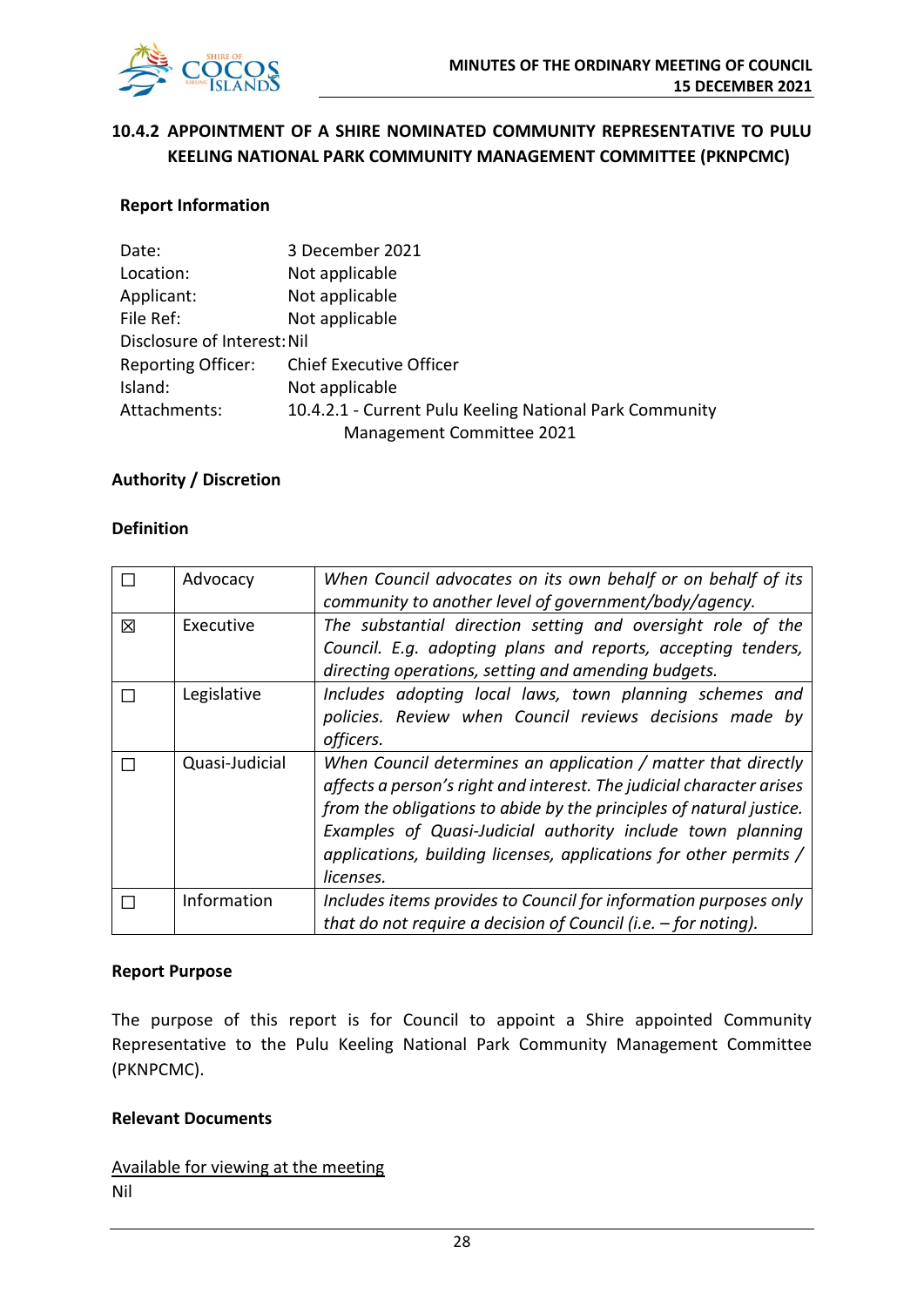

# **Background**

The Shire has an official Council representative on the Pulu Keeling National Park Community Management Committee (PKNPCMC). Under the PKNPCMC Terms of Reference the CMC consists of ten members. These being, six nominated by the Shire from time to time to represent the Cocos (Keeling) Islands community, the Director of National Parks or their nominee, and three other members nominated by Parks Australia from time to time.

With the recent resignation from the Committee by two members, these positions are due to be replaced.

# **Comment**

Parks Australia recently ran an Expression of Interest in the local Atoll newsletter and on social media to fill the vacancies on the Committee.

Following the outcome of the EOI for the vacancy on the Committee five responses were received:

- 1. Adrian Granger
- 2. Bree Waller
- 3. Isa Minkom
- 4. Zabedi Abedin
- 5. Azlah Mihan

Parks Australia have informed the Shire that they have appointed Zabedi Abedin as their nominated Community Representative with Azlah Mihan as a proxy.

Three remaining EOIs for Community Member are available for Council to determine the Shire appointed Community Representative to replace outgoing member, Wesen Rasa.

The current make-up of the Committee includes a number of representatives in the community that reside on West Island, and/or are employees of the CKI District Highschool, as contained in Attachment 10.4.2.1. The application from Isa Minkom is set apart from the others as he is a permanent resident of the islands having been born and raised on the islands, he is also a member of the newly formed Cocos Marine Care and is heavily involved in the Cocos Marine Parks process.

Whilst the other applicants demonstrated they have a strong interest in the conservation and sustainability of PKNP and other islands, the attributes of Isa Minkom stand out for the above reasons.

## **Policy and Legislative Implications**

There are no policy/legislative implications associated with this report.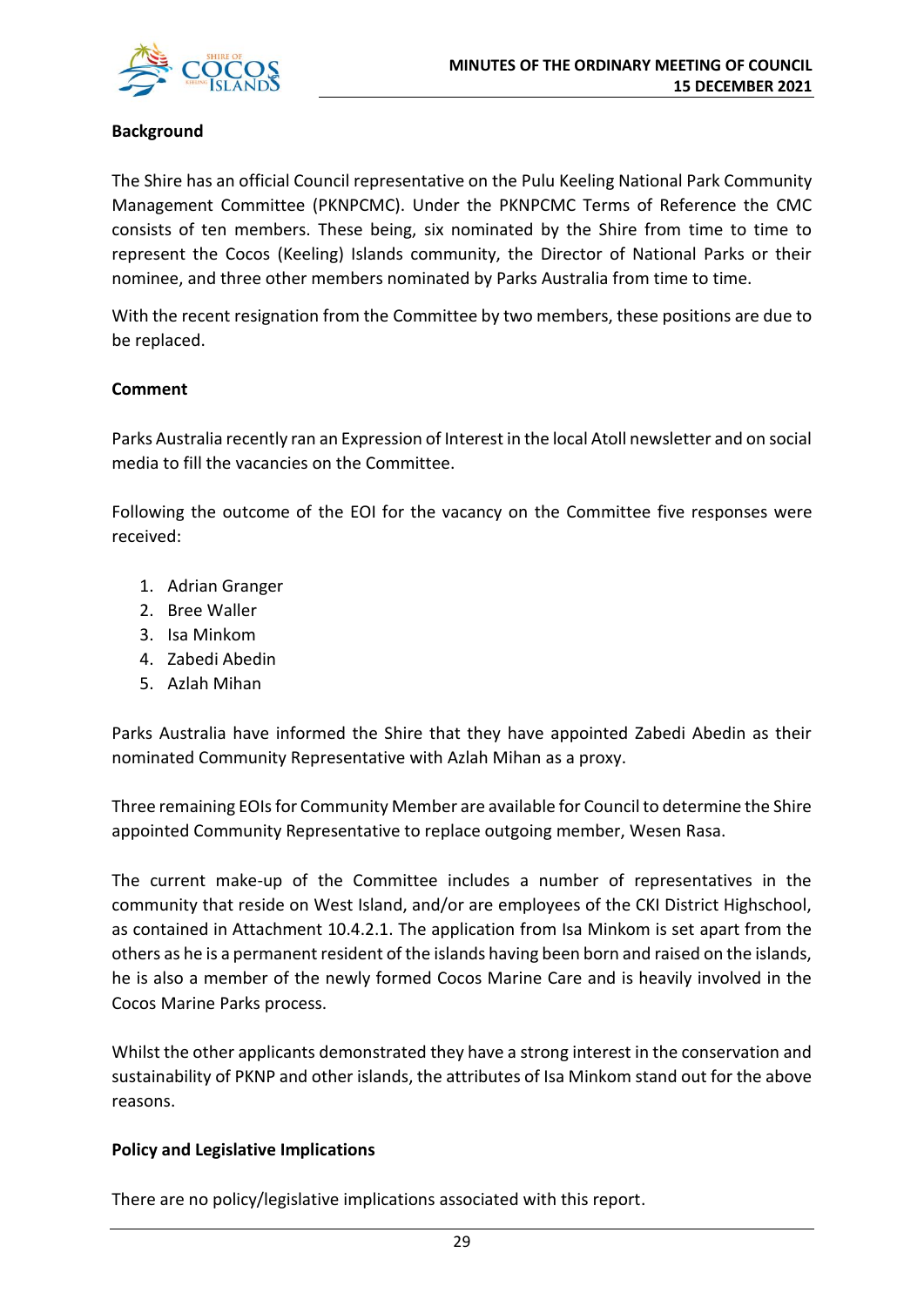

# **Financial Implications**

There are no financial implications associated with this report.

#### **Strategic Implications**

Strategic Community Plan - Key Result Area: *Civic Leadership*

#### **Risk Implications**

| <b>Risk Category</b> | <b>Description</b>   | <b>Rating (consequence x</b> | <b>Mitigation Action</b>  |
|----------------------|----------------------|------------------------------|---------------------------|
|                      |                      | likelihood)                  |                           |
| Reputation           | Other EOI applicants | Low $(3)$                    | EOIs were assessed on     |
|                      | are aggrieved by the |                              | their merit against the   |
|                      | decision.            |                              | <b>PKNPCMC</b> objectives |
|                      |                      |                              | and the information       |
|                      |                      |                              | provided in the EOI.      |

## **Risk Matrix**

| <b>Consequence /</b><br>Likelihood | Insignificant (1) | Minor (2)        | Medium (3)       | Major (4)        | Extreme (5)         |
|------------------------------------|-------------------|------------------|------------------|------------------|---------------------|
| <b>Almost Certain (5)</b>          | Moderate (5)      | <b>High (10)</b> | <b>High (15)</b> | Extreme (20)     | Extreme (25)        |
| Likely (4)                         | Low(4)            | Moderate (8)     | <b>High (12)</b> | <b>High (16)</b> | <b>Extreme (20)</b> |
| Possible (3)                       | Low(3)            | Moderate (6)     | Moderate (9)     | <b>High (12)</b> | <b>High (15)</b>    |
| Unlikely (2)                       | Low(2)            | Low $(4)$        | Moderate (6)     | Moderate (8)     | <b>High (10)</b>    |
| <b>Rare (1)</b>                    | Low(1)            | Low $(2)$        | Low $(3)$        | Low $(4)$        | Moderate (5)        |

## **Conclusion**

The officer's recommendation is for Council to appoint Isa Minkom as the Shire Community Representative to the PKNPCMC.

## **OFFICER RECOMMENDATION – ITEM NO 10.4.2**

THAT COUNCIL, BY SIMPLE MAJORITY, RESOLVES TO ENDORSE ISA MINKOM AS A SHIRE'S COMMUNITY REPRESENTATIVE ON THE PKNPCMC.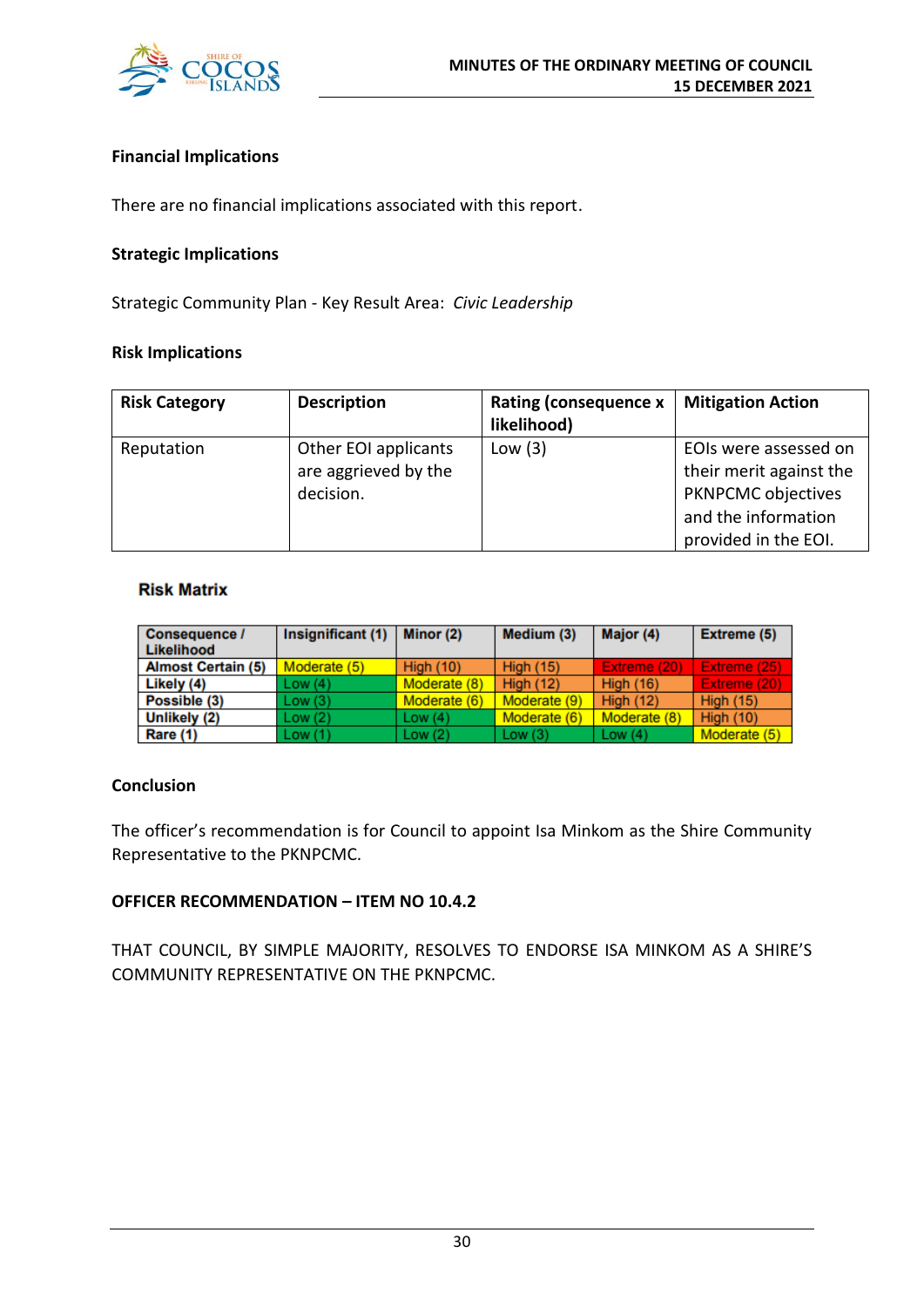

# **COUNCIL RESOLUTION – ITEM NO 10.4.2**

**MOVED CR LIU SECONDED CR HAMIRIL**

**THAT COUNCIL, BY SIMPLE MAJORITY, RESOLVES TO ENDORSE ISA MINKOM AS A SHIRE'S COMMUNITY REPRESENTATIVE ON THE PKNPCMC.**

**THE MOTION WAS PUT AND DECLARED CARRIED (6/0)**

**FOR:** HAMIRIL, IKU, LACY, LIU, MINKOM, YOUNG **AGAINST:** NIL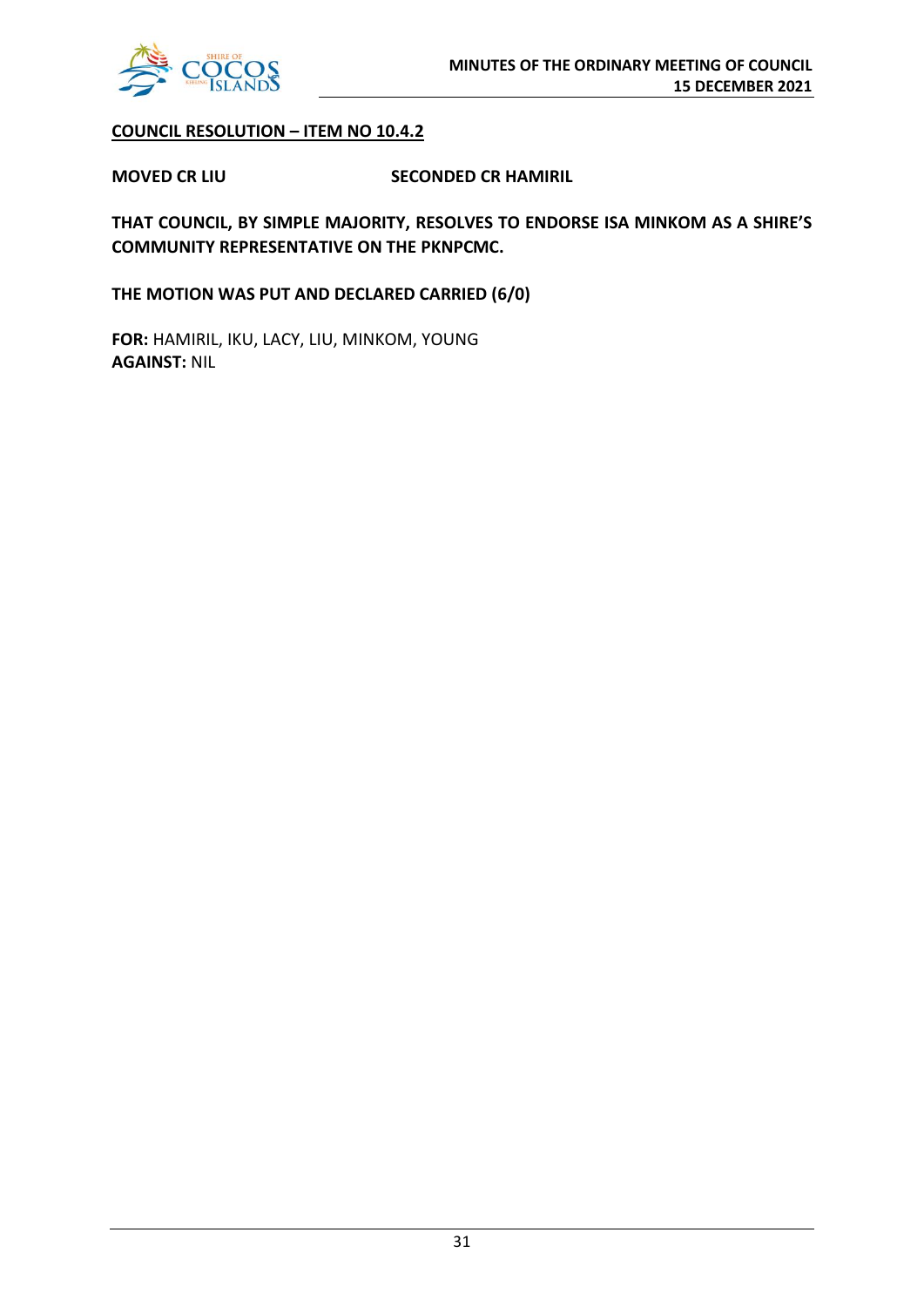

# **10.4.3 APPOINTMENT OF AN EXTERNAL MEMBER TO THE AUDIT AND GOVERNANCE COMMITTEE**

# **Report Information**

| Date:                                                                              | 6 December 2021                |  |
|------------------------------------------------------------------------------------|--------------------------------|--|
| Location:                                                                          | Not Applicable                 |  |
| Applicant:                                                                         | Not Applicable                 |  |
| File Ref:                                                                          | Not Applicable                 |  |
| Disclosure of Interest: Nil                                                        |                                |  |
| <b>Reporting Officer:</b>                                                          | <b>Chief Executive Officer</b> |  |
| Island:                                                                            | Not Applicable                 |  |
| Attachments:<br>10.4.3.1 Confidential Attachment - Applicant Assessment - External |                                |  |
|                                                                                    | Audit Committee Member 2021    |  |

## **Authority / Discretion**

## **Definition**

|             | Advocacy       | When Council advocates on its own behalf or on behalf of its         |
|-------------|----------------|----------------------------------------------------------------------|
|             |                | community to another level of government/body/agency.                |
| $\boxtimes$ | Executive      | The substantial direction setting and oversight role of the          |
|             |                | Council. E.g. adopting plans and reports, accepting tenders,         |
|             |                | directing operations, setting and amending budgets.                  |
|             | Legislative    | Includes adopting local laws, town planning schemes and              |
|             |                | policies. Review when Council reviews decisions made by              |
|             |                | officers.                                                            |
|             | Quasi-Judicial | When Council determines an application / matter that directly        |
|             |                | affects a person's right and interest. The judicial character arises |
|             |                | from the obligations to abide by the principles of natural justice.  |
|             |                | Examples of Quasi-Judicial authority include town planning           |
|             |                | applications, building licenses, applications for other permits /    |
|             |                | licenses.                                                            |
|             | Information    | Includes items provides to Council for information purposes only     |
|             |                | that do not require a decision of Council (i.e. $-$ for noting).     |

#### **Report Purpose**

This report presents the Expressions of Interest received from individuals seeking to fill the role of external committee member on the Shire of Cocos (Keeling) Islands Audit and Governance Committee.

#### **Relevant Documents**

Available for viewing at the meeting Nil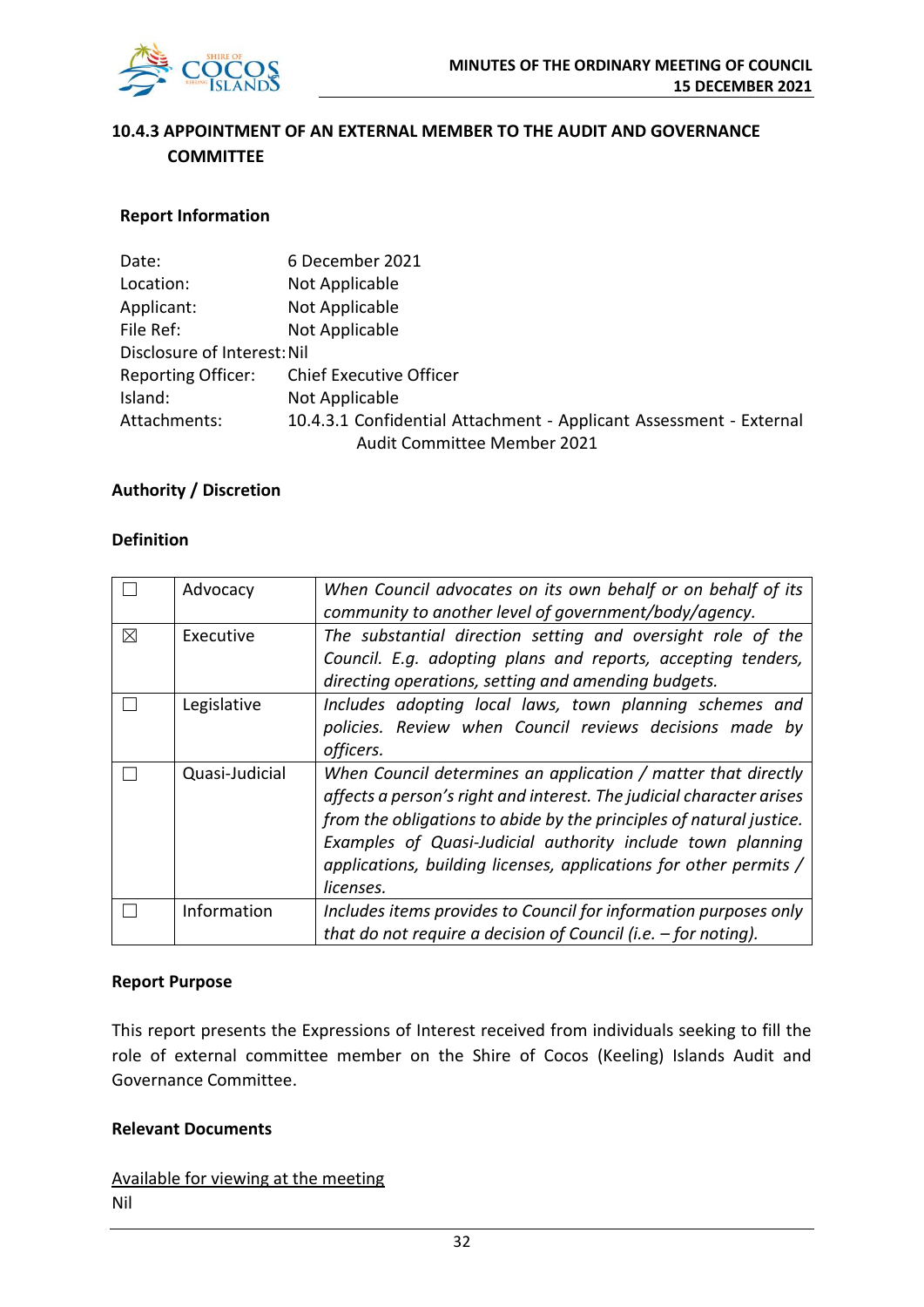

# **Background**

At the Ordinary Meeting of Council on 6 November 2019, Council resolved to re-establish the Shire of Cocos (Keeling) Islands Audit and Governance Committee and adopted the Terms of Reference (ToRs) for this Committee.

The ToRs established that the membership would consist of four members with three elected members and one external person. The ToRs stated that the appointment of an external person would be made by Council by way of a public advertisement and would be for a maximum term of two years. The ToRs stated that the external person appointed to the Committee would have financial management/reporting knowledge in a local government context and experience and be conversant with financial and other reporting requirements. The ToRs also allowed all members full voting rights, including the External Member.

# **Comment**

The previously appointed external committee members term ended in October 2021. An expression of interest process was conducted with a closing date of Monday 18 October 2021. The EOI was advertised in the Atoll, on the Shire's website and noticeboards and was distributed by the Local Government Professionals WA jobs board. Four applications were received.

In accordance with s7.1A (3) of the *Local Government Act 1995 (WA) (CKI)* the CEO is not to be a member of an audit committee and may not nominate a person to be a member of an audit committee or have a person to represent the CEO as a member of an audit committee.

Confidential Attachment 10.4.3.1 provides full details of all applications received and an initial assessment of applications to assist Council in determining who to appoint as the external committee member of the Shire of Cocos (Keeling) Islands Audit and Governance Committee. The assessment does not provide a nomination or recommendation by the CEO or any officer.

# **Policy and Legislative Implications**

Section 7.1A of *the Local Government Act (WA)(CKI) 1996* states that:

- *(1) A local government is to establish an audit committee of 3 or more persons to exercise the powers and discharge the duties conferred on it.*
- *(2) The members of the audit committee of a local government are to be appointed\* by the local government and at least 3 of the members, and the majority of the members, are to be council members.*

*\* Absolute majority required.*

The Shire of Cocos (Keeling) Islands Audit and Governance Committee complies with this requirement in that three members of the Committee are Councillors.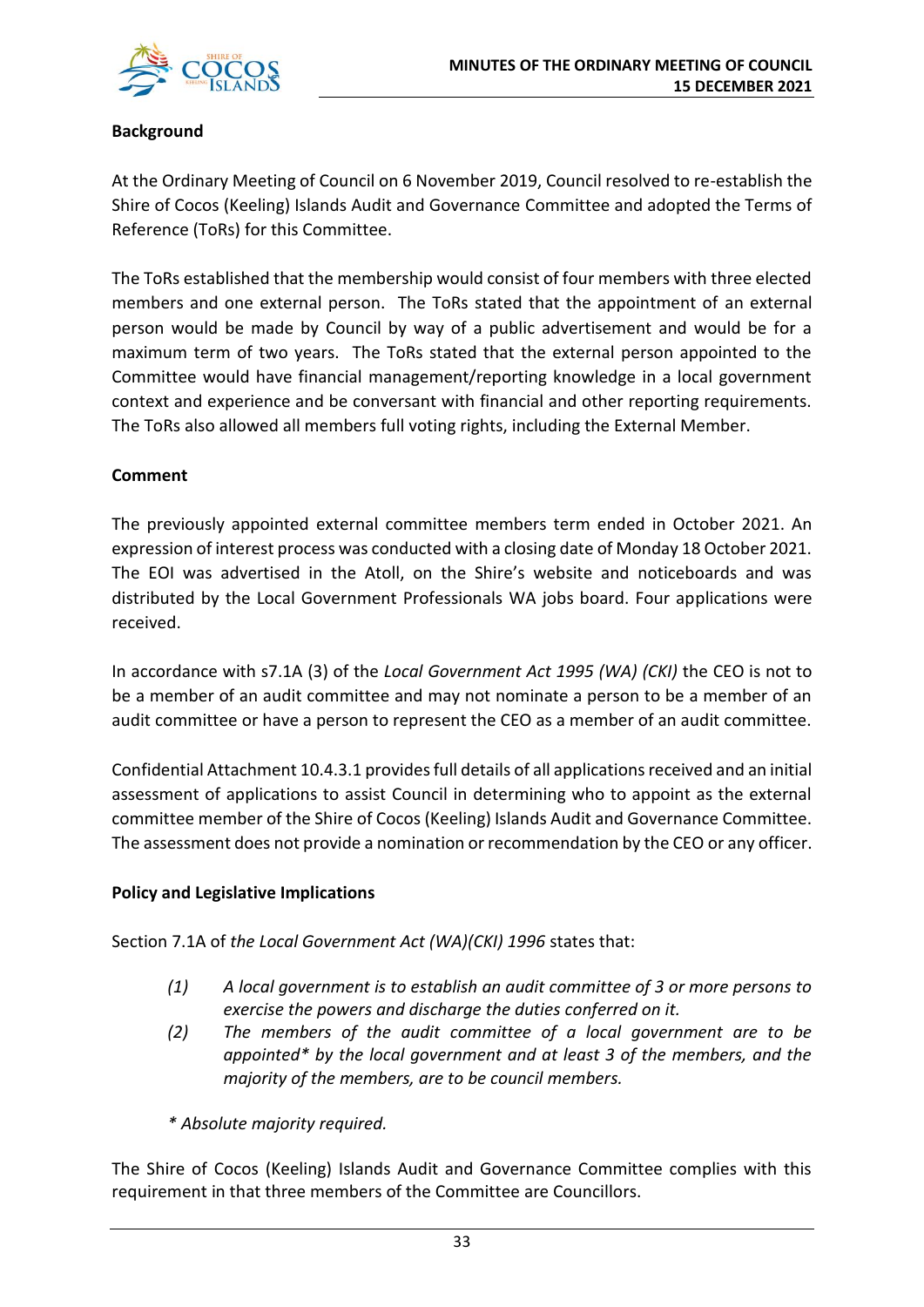

# **Financial Implications**

The Audit and Governance Committee's Terms of Reference allows for reimbursement of approved expenses to be paid to an external person who is a member of the Committee by prior approval and subject to budget with the intent of having the external member attend one meeting per annum in person. Therefore, the approximate financial impact is dependant on flight and accommodation costs at the time and may range between \$2,500 - \$4,000 per annum.

# **Strategic Implications**

Strategic Community Plan: Civic Leadership Objective

## **Risk Implications**

| <b>Risk Category</b> | <b>Description</b>                                                                                                                                                  | Rating (consequence x<br>likelihood) | <b>Mitigation Action</b>                                                                                                                                                                                                        |
|----------------------|---------------------------------------------------------------------------------------------------------------------------------------------------------------------|--------------------------------------|---------------------------------------------------------------------------------------------------------------------------------------------------------------------------------------------------------------------------------|
| Reputation           | The Shire's reputation<br>could possibly be<br>damaged if the Audit<br>Committee does not<br>fulfil its functions<br>appropriately.                                 | Moderate (6)                         | <b>Audit Committees</b><br>provide another<br>reassurance to the<br>community regarding<br>the operations of the<br>organisation and assist<br>in maintaining a<br>positive reputation.                                         |
| Compliance           | The Audit Committee<br>acts outside its<br>legislative remit.                                                                                                       |                                      | The Audit Committee<br>has properly scoped<br>Terms of Reference.                                                                                                                                                               |
| Fraud                | Without relevant skills<br>and experience, the<br>Audit Committee is<br>less effective in<br>fulfilling its role in<br>protecting the Shire<br>from possible fraud. | Moderate (6)                         | An external member<br>with appropriate skills,<br>qualifications and<br>experience will aid in<br>ensuring an effective<br><b>Audit and Governance</b><br>Committee is one tool<br>to protect an<br>organisation from<br>fraud. |

## **Risk Matrix**

| <b>Consequence /</b><br>Likelihood | Insignificant (1) | Minor (2)        | Medium (3)       | Major (4)        | Extreme (5)      |
|------------------------------------|-------------------|------------------|------------------|------------------|------------------|
| <b>Almost Certain (5)</b>          | Moderate (5)      | <b>High (10)</b> | <b>High (15)</b> | Extreme (20)     | Extreme (25)     |
| Likely (4)                         | Low(4)            | Moderate (8)     | High $(12)$      | <b>High (16)</b> | Extreme (20)     |
| Possible (3)                       | Low(3)            | Moderate (6)     | Moderate (9)     | High $(12)$      | <b>High (15)</b> |
| Unlikely (2)                       | Low(2)            | Low $(4)$        | Moderate (6)     | Moderate (8)     | <b>High (10)</b> |
| Rare (1)                           | Low(1)            | Low $(2)$        | Low(3)           | Low $(4)$        | Moderate (5)     |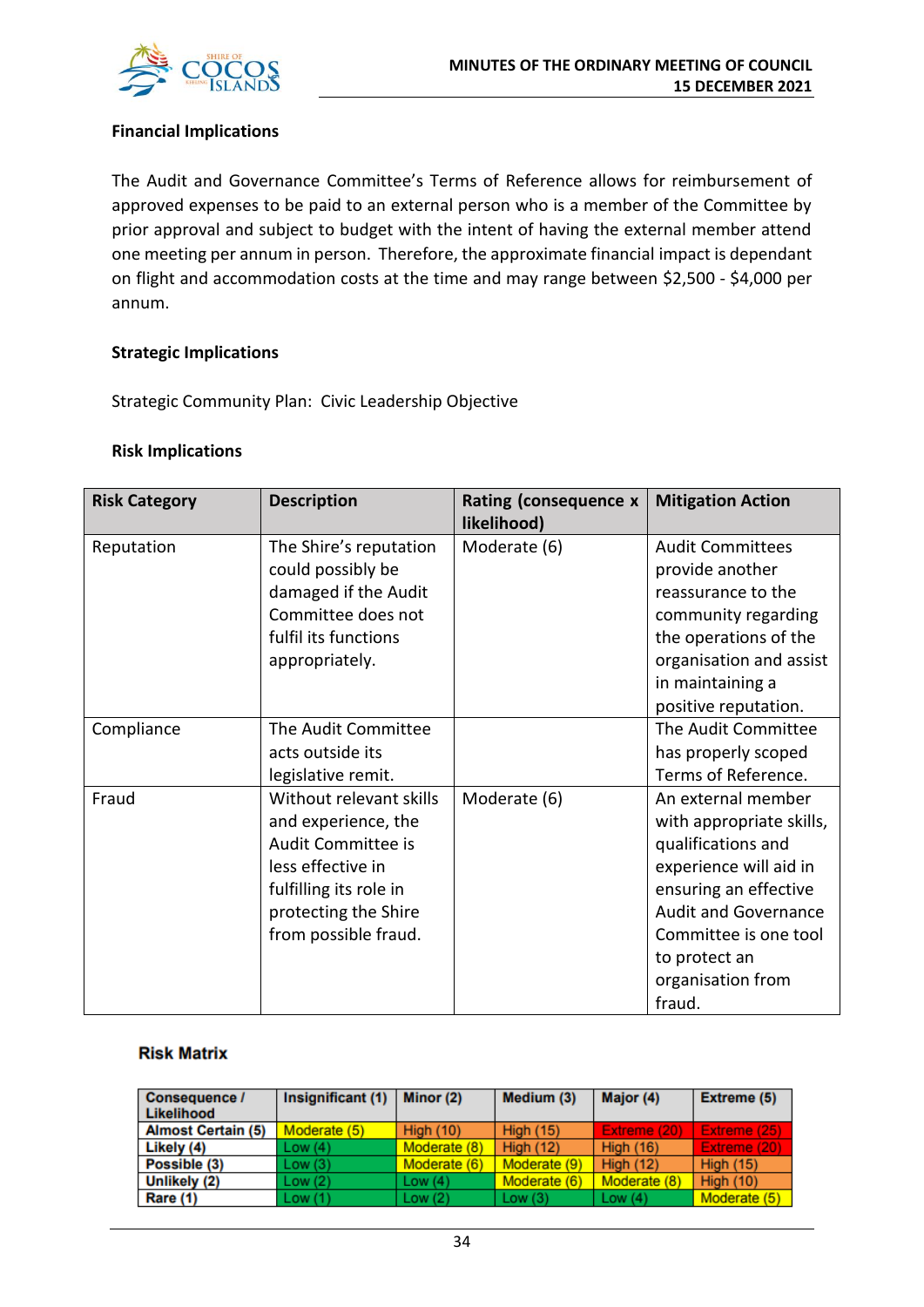

# **Voting Requirements**

Absolute Majority

# **Conclusion**

As the Audit and Governance Committee have not been able to meet prior to this Council meeting, a recommendation has not been made by the Committee. The assessment and appointment is to be made by Council.

# **COMMITTEE'S RECOMMENDATION – ITEM NO 10.4.3.**

THAT COUNCIL, BY ABSOLUTE MAJORITY, PURSUANT TO S7.1A OF THE *LOCAL GOVERNMENT ACT 1995 (WA)(CKI)*, RESOLVES TO:

- 1. NOMINATE AS THE PREFERRED APPLICANT; AND
- 2. SUBJECT TO THE SHIRE PRESIDENT HOLDING A TELEPHONE INTERVIEW WITH THE PREFERRED APPLICANT AND BEING SATISFIED THAT THEY HOLD THE REQUIRED SKILLS AND EXPERIENCE, APPOINT TO THE SHIRE OF COCOS (KEELING) ISLANDS AUDIT AND GOVERNANCE COMMITTEE WITH THEIR MEMBERSHIP EXPIRING ON THE DAY PRIOR TO THE NEXT ORDINARY LOCAL GOVERNMENT ELECTION DUE TO BE HELD IN OCTOBER 2023.

## **COUNCIL RESOLUTION – ITEM NO 10.4.3**

## **MOVED CR LACY SECONDED CR YOUNG**

**THAT COUNCIL, BY ABSOLUTE MAJORITY, PURSUANT TO S7.1A OF THE** *LOCAL GOVERNMENT ACT 1995 (WA)(CKI)***, RESOLVES TO:**

- **1. NOMINATE PHILIP ANASTASAKIS AS THE PREFERRED APPLICANT; AND**
- **2. SUBJECT TO THE SHIRE PRESIDENT HOLDING A TELEPHONE INTERVIEW WITH THE PREFERRED APPLICANT AND BEING SATISFIED THAT THEY HOLD THE REQUIRED SKILLS AND EXPERIENCE, APPOINT PHILIP ANASTASAKIS TO THE SHIRE OF COCOS (KEELING) ISLANDS AUDIT AND GOVERNANCE COMMITTEE WITH THEIR MEMBERSHIP EXPIRING ON THE DAY PRIOR TO THE NEXT ORDINARY LOCAL GOVERNMENT ELECTION DUE TO BE HELD IN OCTOBER 2023.**

## **THE MOTION WAS PUT AND DECLARED CARRIED (6/0)**

**FOR:** HAMIRIL, IKU, LACY, LIU, MINKOM, YOUNG **AGAINST:** NIL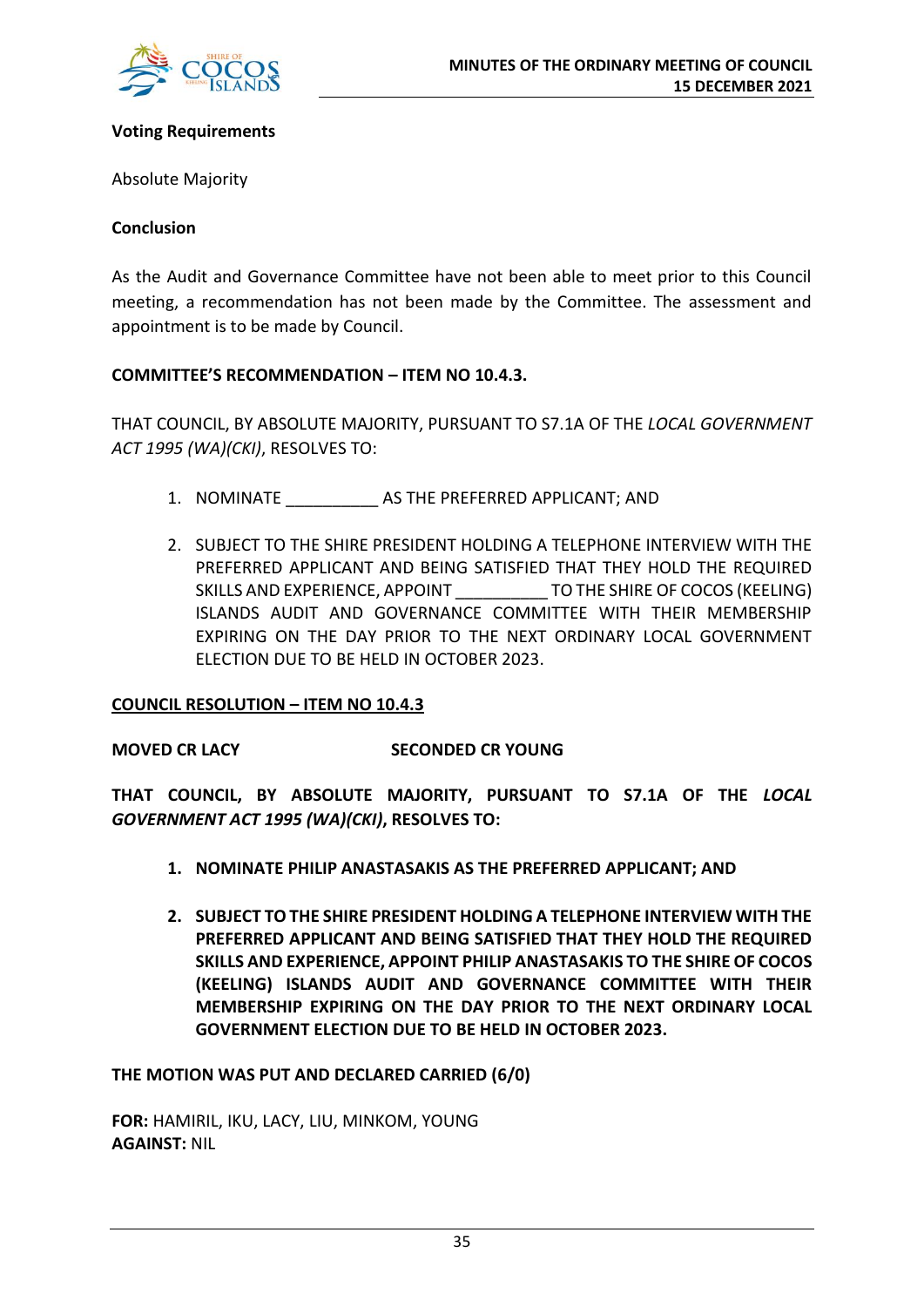

# **11. MINUTES TO BE RECEIVED**

Nil

**12. ELECTED MEMBERS MOTION OF WHICH PREVIOUS NOTICE HAS BEEN GIVEN**

Nil

**13. MOTIONS WITHOUT NOTICE WITH LEAVE OF COUNCIL**

Nil

**14. MATTERS BEHIND CLOSED DOORS**

Nil

**15. MATTERS RELATING TO THE LAND TRUSTS**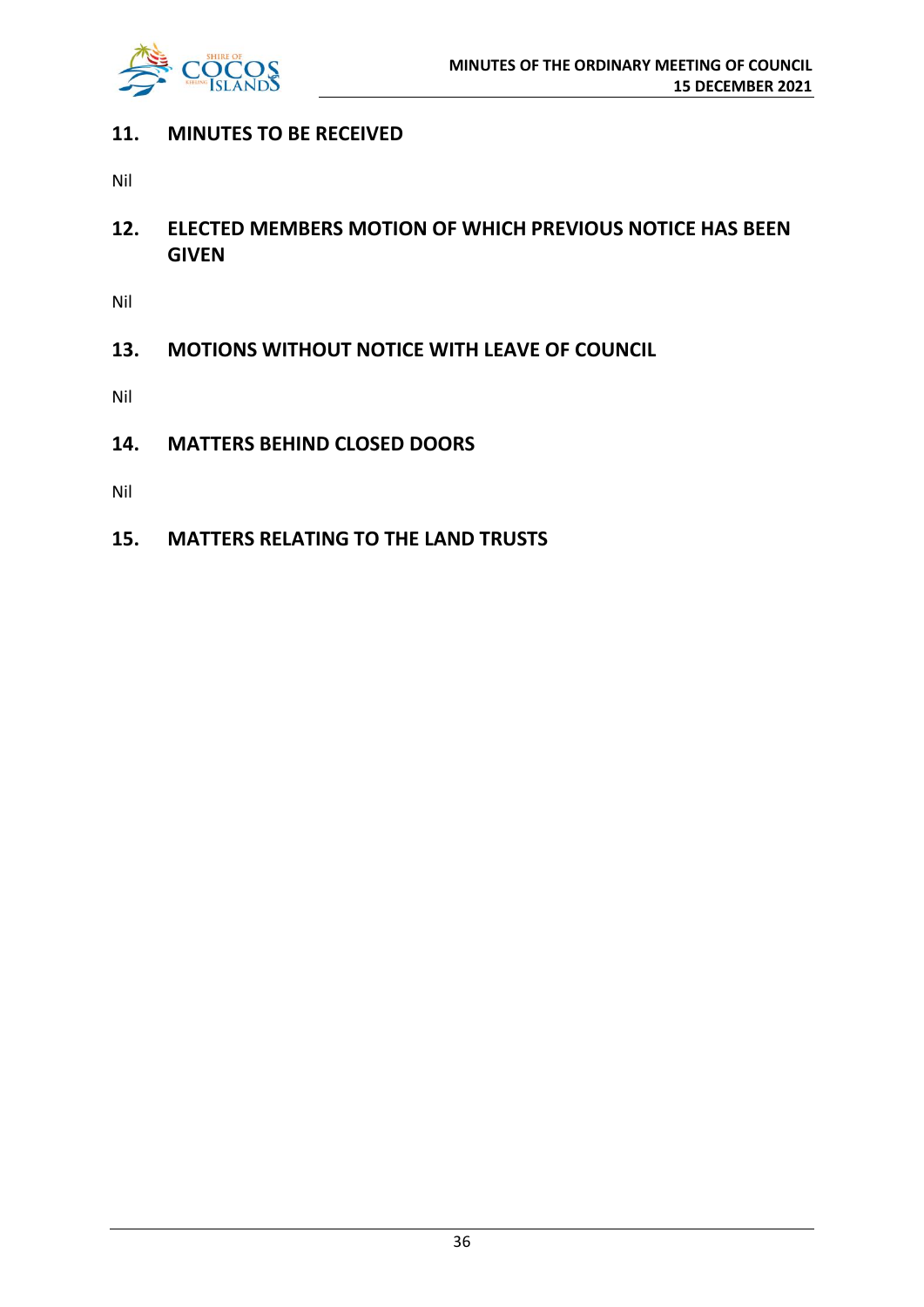



# MATTERS RELATING TO THE LAND TRUST 1979 AND LAND TRUST 1984

The Australian Government transferred ownership of portions of land on the Cocos (Keeling) Islands, under two separate deeds, to the Territory's local government being the Cocos (Keeling) Islands Council. On 1 July 1992, the Territories Law Reform Act came into effect by which the Commonwealth Government applied Western Australian laws to the Cocos (Keeling) Islands. The *Local Government (Transition) Ordinance 1992* established the Shire of the Cocos (Keeling) Islands by absorbing the Cocos (Keeling) Islands Council. By this arrangement, the body corporate called the Shire of Cocos (Keeling) Islands became the Trustee for both Land Trusts. Decisions relating to the Trust are made by Council as the decision-making arm of the body corporate.

**The 1979 Deed:** The 1979 Trust Deed applies to all of the land above the high-water mark on Home Island, except Lot 13, Lot 14 and Pulu Gangsa (Cemetery Island). The Deed states that the land is to be held 'upon trust for the benefit, advancement and wellbeing of the community formed by the Kampong residents.' No other terms were expressed in the Deed. 'Kampong residents' were described in the 1979 Trust Deed as 'the residents from time to time of the Kampong area'.

**The 1984 Deed:** The 1984 Trust Deed applies to all parcels of land situated and being above high-water mark within the Cocos (Keeling) Islands, including North Keeling Island, but not including parcels of land as described in the First Schedule of the 1984 Trust Deed. This transferred land was to be held by the Council (and later, by its successor, the Shire) 'upon trust for the benefit, advancement and wellbeing of the Cocos (Keeling) Islander's resident in the Territory on land owned by the Council."